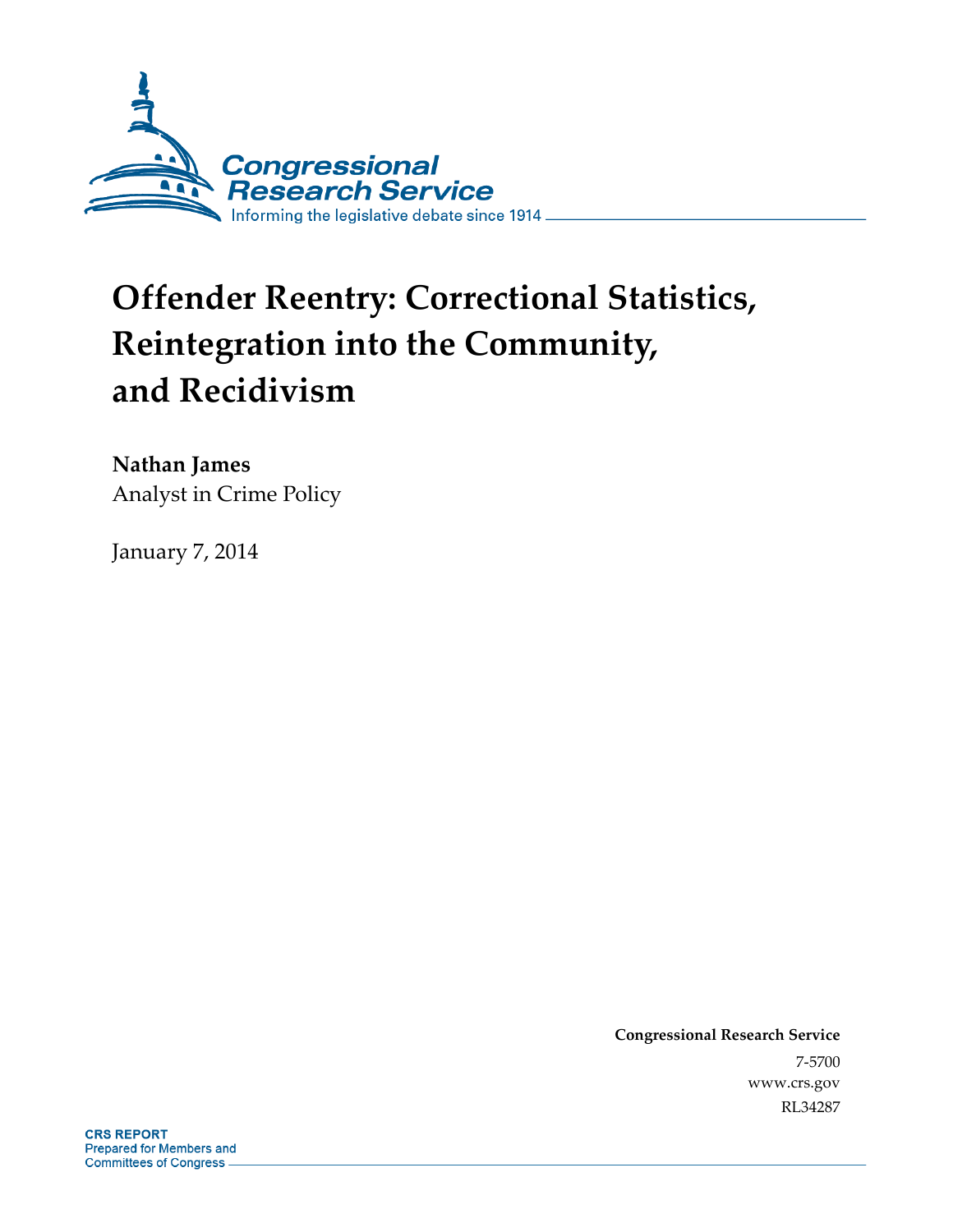## **Summary**

The prison population in the United States has been growing steadily for more than 30 years. The Bureau of Justice Statistics reports that since 1990 an average of 590,400 inmates have been released annually from state and federal prisons and almost 5 million ex-offenders are under some form of community-based supervision. Offender reentry can include all the activities and programming conducted to prepare ex-convicts to return safely to the community and to live as law-abiding citizens. Some ex-offenders, however, eventually end up back in prison. The most recent national-level recidivism study is 10 years old; this study showed that two-thirds of exoffenders released in 1994 came back into contact with the criminal justice system within three years of their release. Compared with the average American, ex-offenders are less educated, less likely to be gainfully employed, and more likely to have a history of mental illness or substance abuse—all of which have been shown to be risk factors for recidivism.

Three phases are associated with offender reentry programs: programs that take place during incarceration, which aim to prepare offenders for their eventual release; programs that take place during offenders' release period, which seek to connect ex-offenders with the various services they may require; and long-term programs that take place as ex-offenders permanently reintegrate into their communities, which attempt to provide offenders with support and supervision. There is a wide array of offender reentry program designs, and these programs can differ significantly in range, scope, and methodology. Researchers in the offender reentry field have suggested that the best programs begin during incarceration and extend throughout the release and reintegration process. Despite the relative lack of research in the field of offender reentry, an emerging "what works" literature suggests that programs focusing on work training and placement, drug and mental health treatment, and housing assistance have proven to be effective.

The federal government's involvement in offender reentry programs typically occurs through grant funding, which is available through a wide array of federal programs at the Departments of Justice, Labor, Education, and Health and Human Services. However, only a handful of grant programs in the federal government are designed explicitly for offender reentry purposes.

The Second Chance Act (P.L. 110-199) was enacted on April 9, 2008. The act expanded the existing offender reentry grant program at the Department of Justice and created a wide array of targeted grant-funded pilot programs.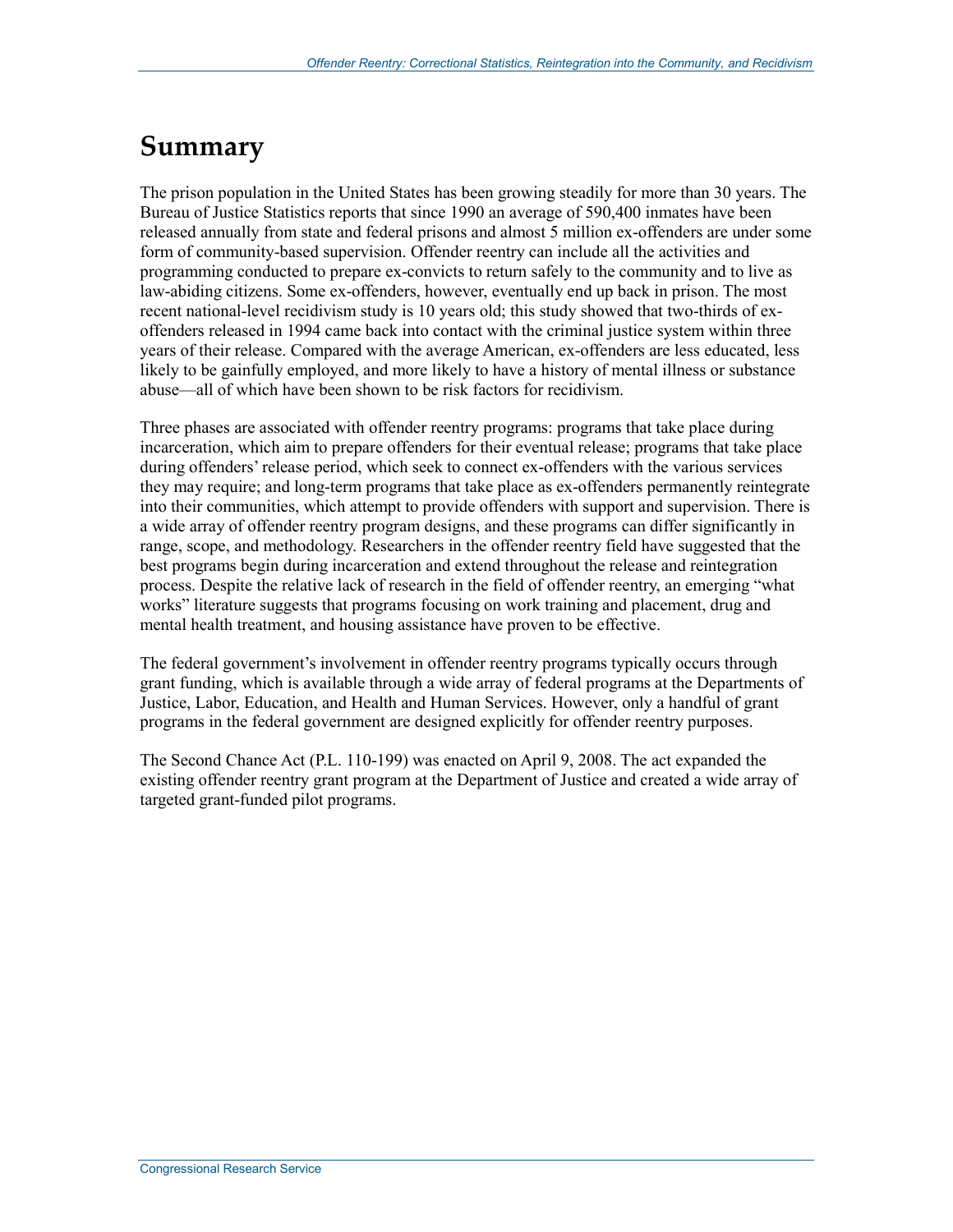## **Contents**

## Figures

### **Tables**

| Table B-1. Authorized and Appropriated Funding for the DOJ Reentry Program, FY2001- |  |
|-------------------------------------------------------------------------------------|--|
|                                                                                     |  |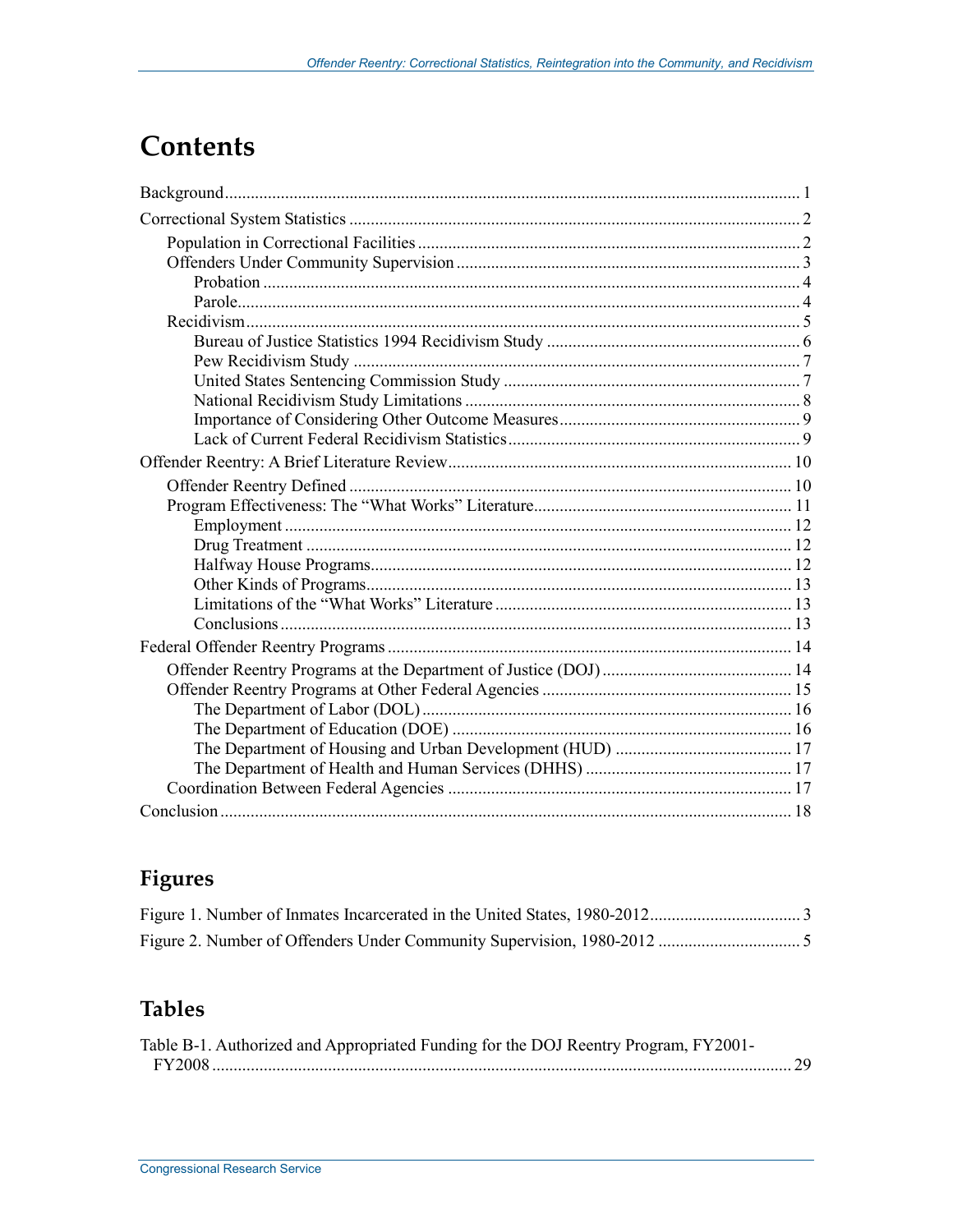| Table B-2. Authorized and Appropriated Funding for the Second Chance Act Grant |  |
|--------------------------------------------------------------------------------|--|
|                                                                                |  |

## **Appendixes**

### **Contacts**

|--|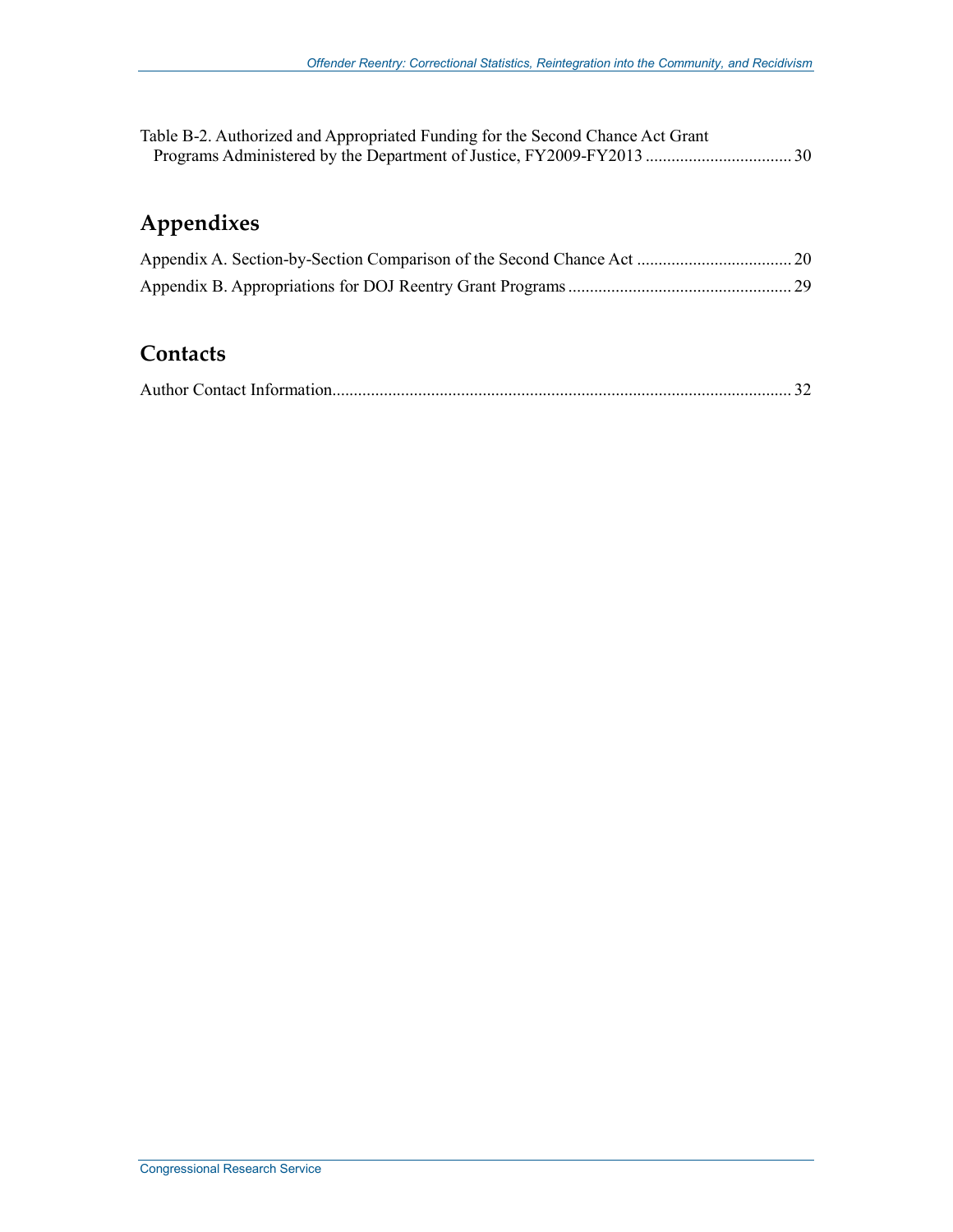## **Background**

Over 95% of the prison population today will be released at some point in the future.<sup>1</sup> Since 1990, an average of 590,400 inmates have been released annually from state and federal prisons.<sup>2</sup> The Department of Justice's (DOJ's) Bureau of Justice Statistics (BJS) has estimated that two-thirds of all released prisoners will be rearrested within three years of their release and about half will be reconvicted.<sup>3</sup> Many studies have indicated that reentry initiatives that combine work training and placement with counseling and housing assistance can reduce recidivism rates.<sup>4</sup> According to the BJS, the average per prisoner cost of incarceration in state prison in 2010 was approximately \$28,000 per year.<sup>5</sup> States collectively spent nearly \$48.5 billion on their correctional systems in 2010, the most recent year for which data are available.<sup>6</sup>

Offender reentry includes all the activities and programming conducted to prepare ex-convicts to return safely to the community and to live as law-abiding citizens. Reentry programs are typically divided into three phases: programs that prepare offenders to reenter society while they are in prison, programs that connect ex-offenders with services immediately after they are released from prison, and programs that provide long-term support and supervision for ex-offenders as they settle into communities permanently. Offender reentry programs vary widely in range, scope, and methodology. The best-designed programs, according to the research in the field, are those that span all three phases.<sup>7</sup>

A Government Accountability Office (GAO) report also suggests that post-release planning should begin as early as possible, ideally as soon as an inmate is admitted into prison or even immediately after sentencing. Such planning could include helping the offender to develop the skills and knowledge base necessary to find a job and have access to education, such as General Equivalency Degree classes for those who have not completed high school, and either vocational training or college classes for those that have completed high school but have not entered into a career.<sup>8</sup>

As offenders approach their release date, the research suggests that reentry planning focus on connecting offenders with the community and workplace resources they will need to get

 1 U.S. Department of Justice, Office of Justice Programs, "Reentry," http://www.reentry.gov/.

<sup>2</sup> E. Ann Carson and Daniela Golinelli, *Prisoners in 2012: Trends in Admissions and Releases 1991-2012,* U.S. Department of Justice, Office of Justice Programs, Bureau of Justice Statistics, NCJ 243920, Washington, DC, December 2013, p. 3, http://www.bjs.gov/content/pub/pdf/p12tar9112.pdf.

<sup>&</sup>lt;sup>3</sup> U.S. Department of Justice, Office of Justice Programs, Bureau of Justice Statistics, "Reentry Trends in the United States: Recidivism," on file with the author. Hereafter cited as "Reentry Trends."

<sup>4</sup> Wilkinson, Reginald A., Director of the Ohio Department of Rehabilitation and Correction, "Offender Reentry: A Storm Overdue," Paper Prepared for Third National Forum on Restorative Justice, March 2002, on file with the author. Hereafter cited as "A Storm Overdue."

<sup>5</sup> Tracey Kyckelhahn, *State Corrections Expenditures, FY1982-2010*, U.S. Department of Justice, Office of Justice Programs, Bureau of Justice Statistics, NCJ239672, Washington, DC, December 2012, p. 4, http://www.bjs.gov/ content/pub/pdf/scefy8210.pdf.

<sup>6</sup> Ibid., p. 11.

<sup>7</sup> U.S. Department of Justice, Office of Justice Programs, "Learn About Reentry," http://www.reentry.gov/learn.html. Hereafter cited as "Learn About Reentry."

<sup>&</sup>lt;sup>8</sup> U.S. Government Accountability Office, "Prisoner Release: Trends and Information on Reintegration Programs," GAO-01-483, June 2001, pp. 19-25. Hereafter referred to as "GAO Prisoner Release Report."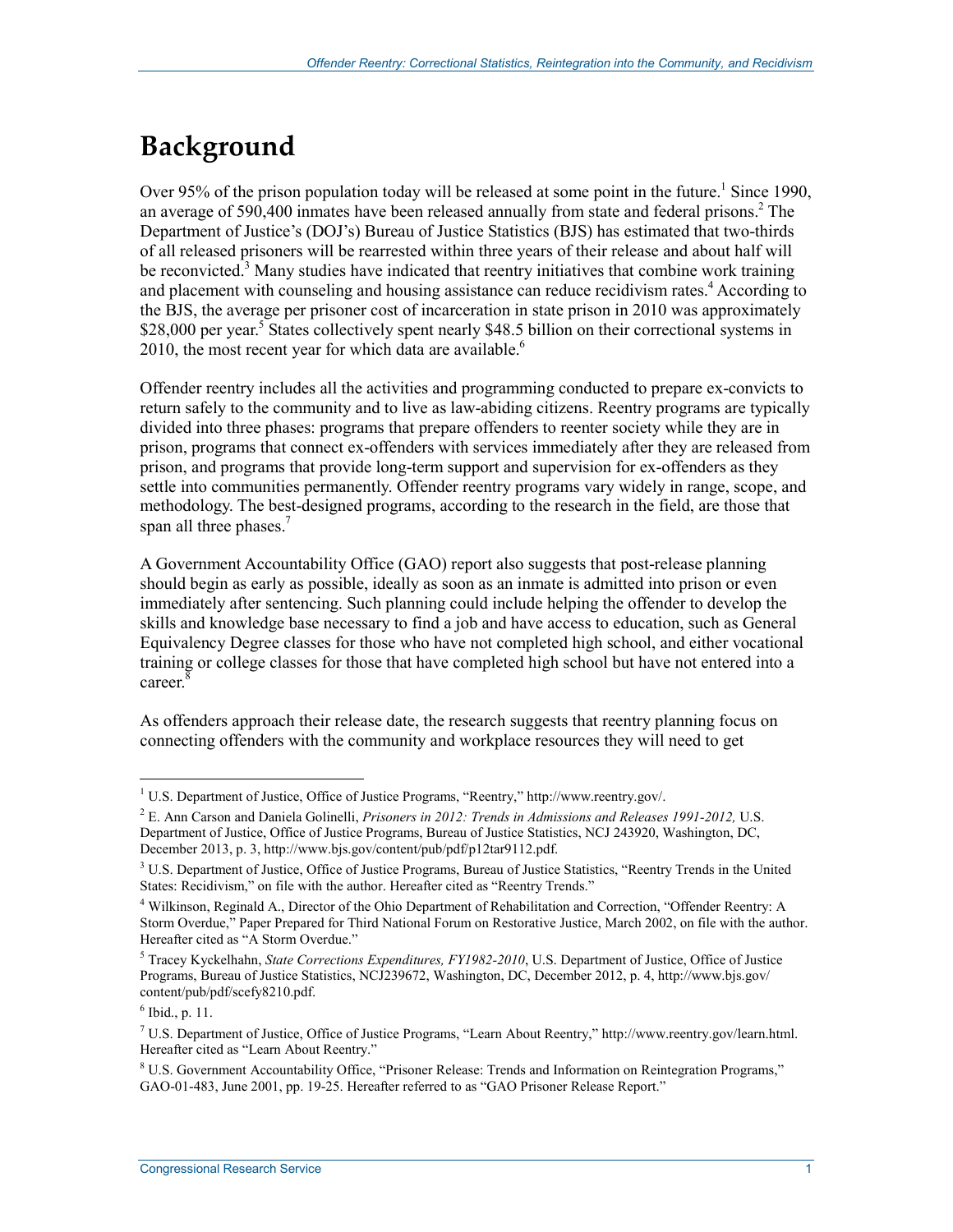established. Again, employment and access to education have been cited by many studies as two of the most important aspects contributing to the successful reintegration of ex-offenders into society.<sup>9</sup> Lastly, studies suggest it is important for the reentry process to continue as offenders reintegrate into society. Indeed, for many offenders, the first few weeks of adjustment after release are actually less difficult than the longer period of community reintegration.<sup>10</sup> In many cases, this period of time can span the entire three to five years that offenders are sometimes supervised in the community. $11$ 

## **Correctional System Statistics**

To understand the issue of offender reentry, one must first understand the ways in which exoffenders are released into the community. It is also worthwhile to analyze the population of individuals serving sentences in correctional facilities, because the number of offenders reentering the community is necessarily related to the number and type of offenders serving prison sentences. This section analyzes national data on the nation's correctional system.

### **Population in Correctional Facilities**

The correctional system includes two main forms of detention: jails and prisons. Jails, also known as local lockups, are facilities generally used to temporarily detain individuals who have been arrested or charged with a crime but not usually convicted.<sup>12</sup> The jail population is thus extremely fluid, with individuals usually staying for a matter of weeks, and includes individuals who may never be convicted of a crime. Prisons, on the other hand, typically house individuals who have been convicted of a crime and sentenced to a term of one year or longer. For this reason, the prison population is less fluid than the jail population.

The number of inmates incarcerated in correctional facilities steadily increased between 1980 and 2008 when it reached its peak of just more than 2.3 million inmates. However, in recent years the number of incarcerated individuals has declined. The number of inmates in prisons and local jails decreased by 15,400 (-0.7%) inmates in 2009, 21,900 (-1.0%) inmates in 2010, 30,400 (-1.3%) inmates in 2011, and 11,300 (-0.5%) in 2012. The decrease in the correctional population in 2009 was the result of a declining jail population, but in 2010 and 2011, there was a decrease in the number of inmates held in both jails and prisons. The overall correctional population decreased again in 2012, but this was the result of a decline in the number of inmates held in prison; the number of inmates held in jails increased. Between 1980 and 2008, the number of people imprisoned in the United States increased, on average, 5.7% per year. However, the number of incarcerated persons has decreased, on average, by 0.9% annually since 2009. **Figure 1** shows the number of inmates incarcerated in the United States from 1980 to 2012 (the most recent data available).

<sup>&</sup>lt;sup>9</sup> A Storm Overdue.

<sup>&</sup>lt;sup>10</sup> Taxman, Faye et al., "Targeting for Reentry: Matching Needs and Services to Maximize Public Safety," National Criminal Justice Reference Service, March 25, 2002.

<sup>&</sup>lt;sup>11</sup> GAO Prisoner Release Report, p. 5.

 $12$  While this is generally the case, jails on occasion can also include individuals sentenced to prison terms lasting less than one year (misdemeanors) and convicted felons in jurisdictions where the prisons are overpopulated.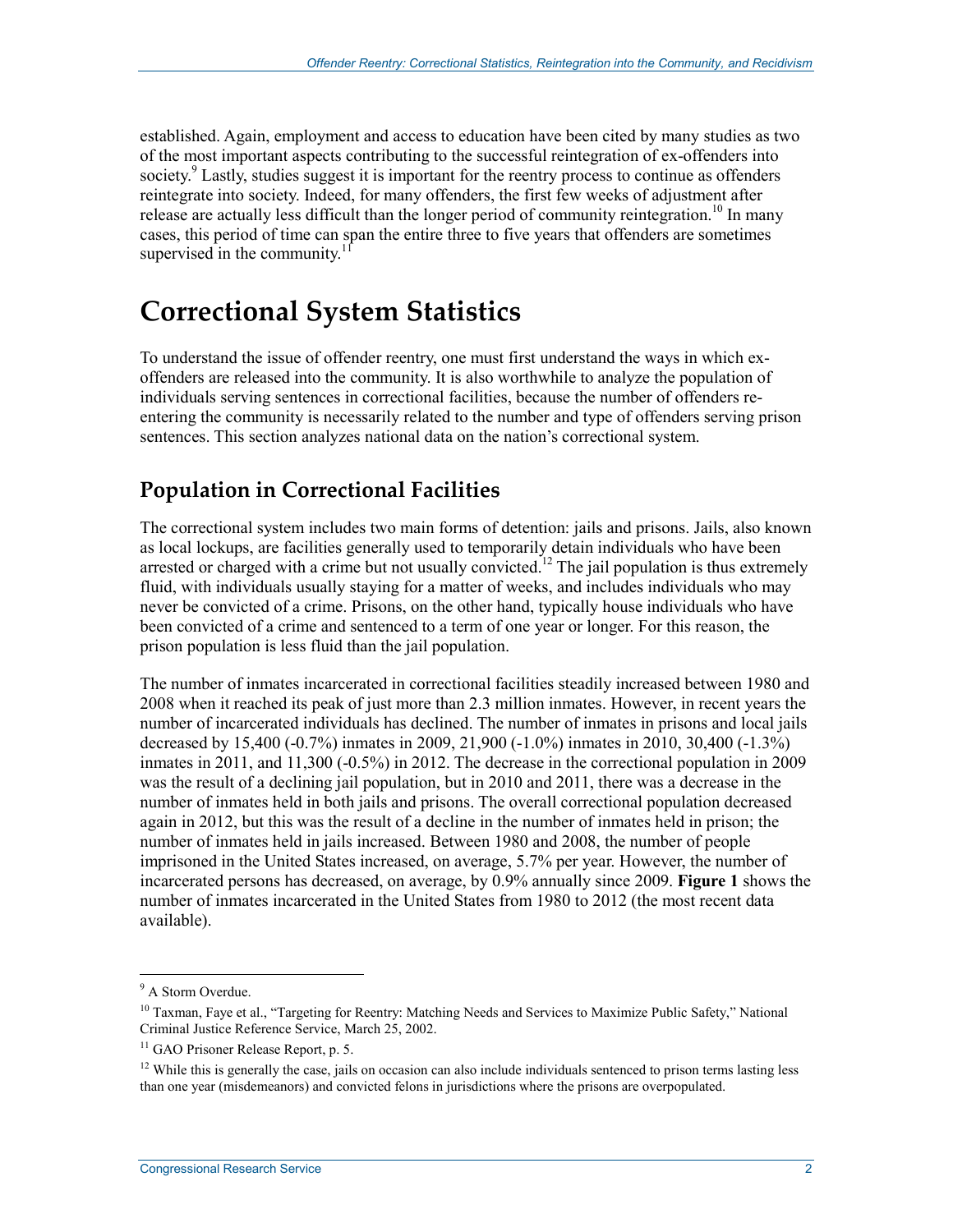

**Figure 1. Number of Inmates Incarcerated in the United States, 1980-2012** 

Number of inmates in thousands

**Source:** The 1980-2011 jail and prison population counts were taken from *Sourcebook of Criminal Justice Statistics (online)*, Table 6.1.2011. The 2012 jail population counts were taken from U.S. Department of Justice, Office of Justice Programs, Bureau of Justice Statistics, *Jail Inmates and Midyear 2012—Statistical Tables* and the 2012 prison population counts were taken from U.S. Department of Justice, Office of Justice Programs, Bureau of Justice Statistics, *Prisoners in 2012—Advanced Counts*.

Given the fact that 95% of all inmates will eventually return to the community,  $13$  the prison population has a direct impact on offender reentry. As the prison population grows, increasing numbers of ex-offenders are being released from correctional facilities. Most of these exoffenders are required to undergo some form of community supervision as part of their release. The following section explores the mechanisms and statistics surrounding the release of prisoners into the community.

### **Offenders Under Community Supervision**

Ex-offenders can be released into the community through a variety of different mechanisms. Some offenders never serve prison sentences and instead serve their sentence on probation in their communities under supervision. Others serve most of their sentences in correctional facilities but are then released on parole to finish their sentences in their communities under supervision. Lastly, some offenders serve out their entire sentences in correctional facilities and are released unconditionally into the community.

<sup>&</sup>lt;u>.</u> <sup>13</sup> Reentry Trends.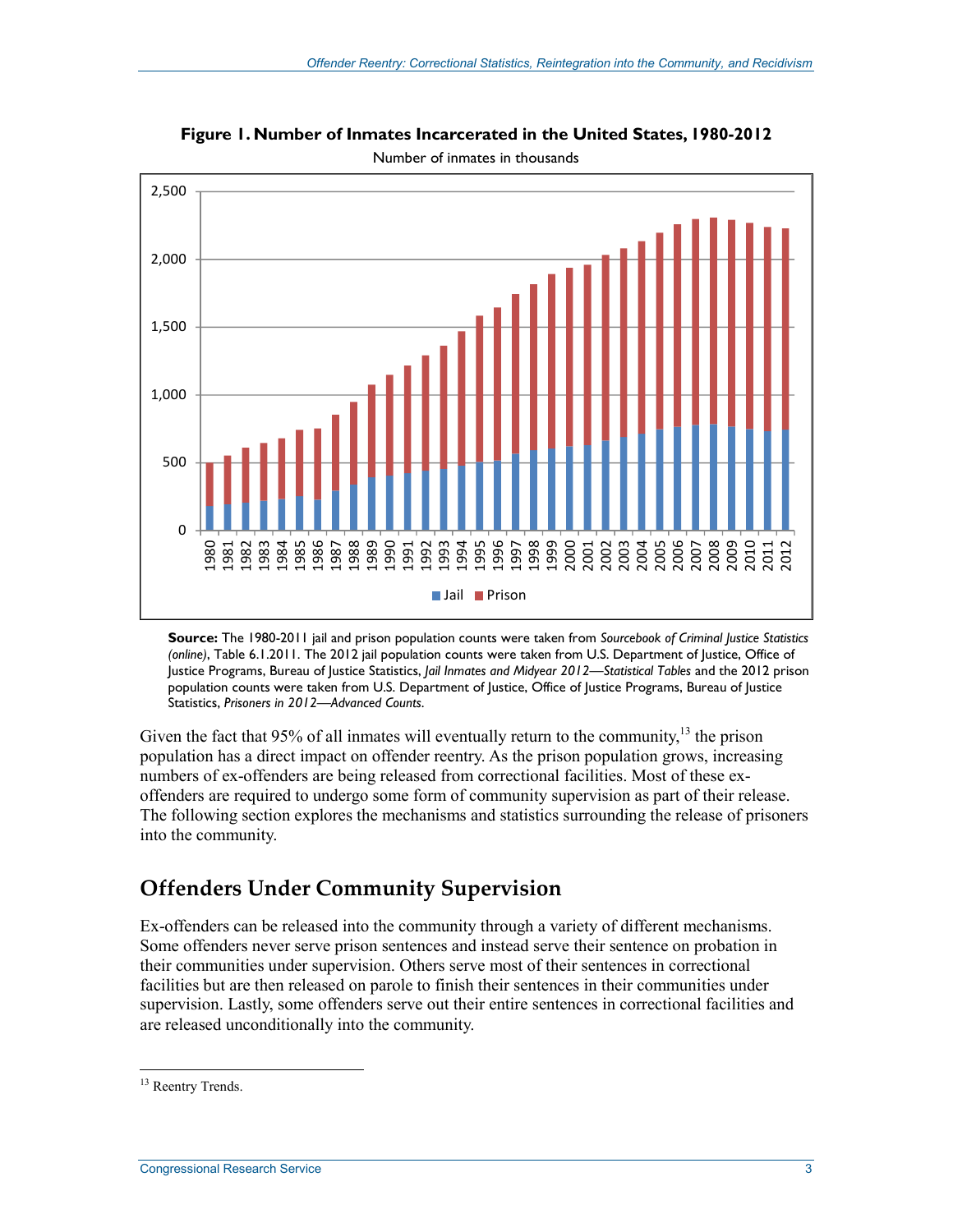#### **Probation**

Individuals who are found guilty of committing a crime that is deemed not serious enough for imprisonment can be sentenced to serve their sentences under community supervision (probation). Offenders on probation typically must adhere to certain conditions and check in regularly with their probation officers. Violation of these conditions or failure to appear before their probation officers can lead to further criminal sanctions, including incarceration. In some instances, offenders can be sentenced to a mixed term of prison and probation.

#### **Parole**

Individuals who have served most of their sentences in a correctional facility are sometimes eligible to complete their sentences in the community under conditional supervision. While some states have a parole system in place, Congress abolished parole at the federal level effective in 1986. However, there is a small percentage of federal offenders who were sentenced prior to 1986 who are still eligible for parole. The conditions associated with parole can vary from case to case, but typically include drug testing and regular contact with a parole officer. Violations of these conditions can result in the parolee returning to prison to serve out the remaining portion of his or her sentence. There are two different kinds of parole: discretionary and mandatory.

#### *Discretionary Parole*

States that use parole boards to determine whether a prisoner should be released into the community have discretionary parole. Parole boards have the authority to conditionally release a prisoner into the community based on a statutory or an administrative determination that the prisoner is eligible.

#### *Mandatory Parole*

States that have statutory language determining when offenders should be released into the community have mandatory parole. Jurisdictions that use determinate sentencing<sup>14</sup> often include provisions specifying when inmates should be conditionally released from prison after serving a specified portion of their original sentences.

**Figure 2** shows the number of offenders who were supervised in the community, either through probation or through parole, during the period from 1980 to 2012 (the most recent data available). It is important to note that between 1980 and 2012, parolees accounted for, on average, 16.1% of the overall population under community supervision. The growing state prison population has resulted in a concomitant growth in the overall population of offenders under community supervision. Interestingly, however, the growth rate of individuals under community supervision has been lagging behind the growth rate of individuals in correctional facilities. This is likely due to the fact that a growing number of offenders are being released directly into the community without any form of supervision. **Figure 2** shows that the number of offenders under community

 $14$  A determinate sentence is a fixed sentence, while an indeterminate sentence is typically expressed as a range (i.e., 5 to 10 years). For additional information on sentencing guidelines, please refer to CRS Report RL32766, *Federal Sentencing Guidelines: Background, Legal Analysis, and Policy Options*, by Lisa Seghetti and Alison M. Smith.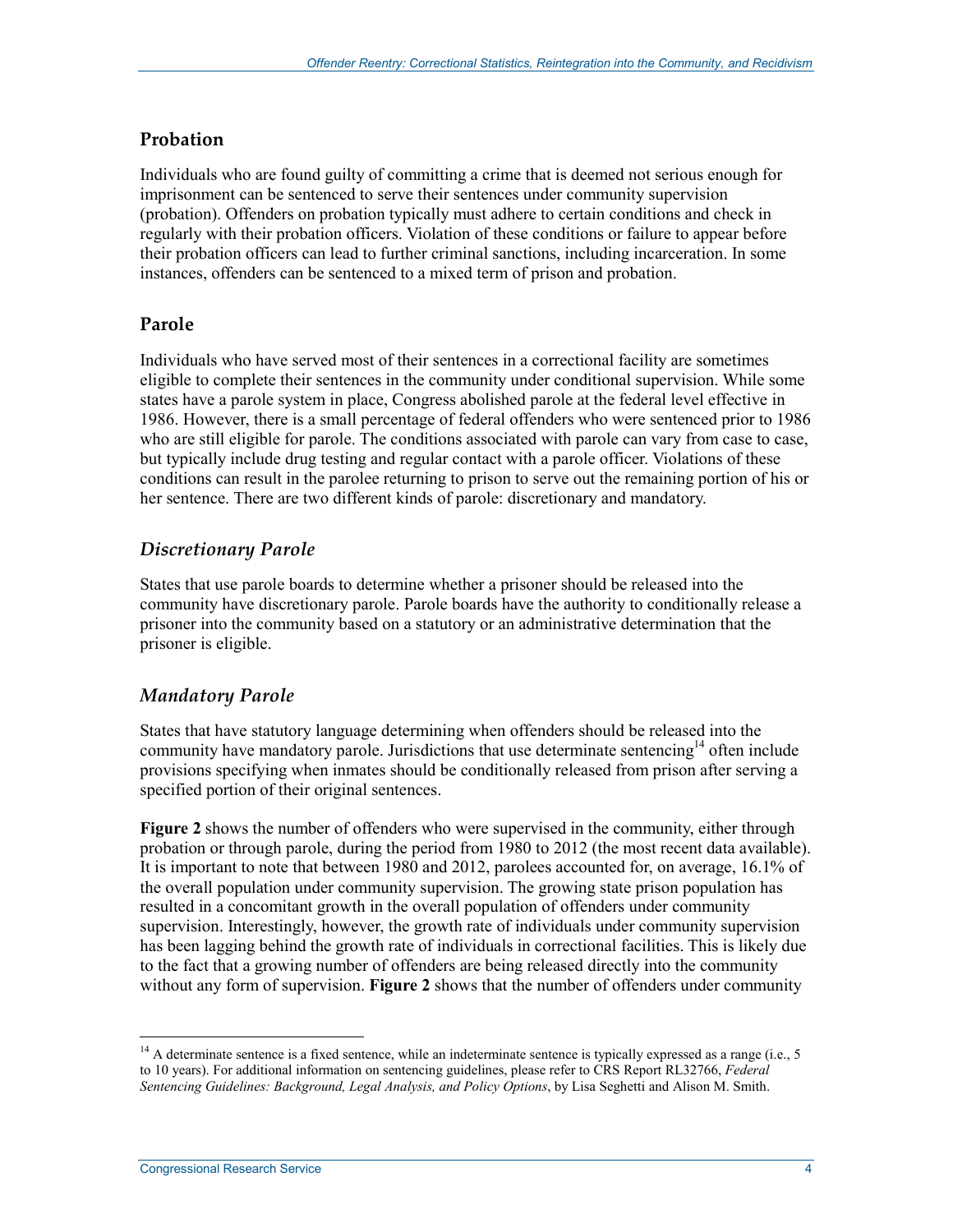supervision increased by approximately 258% from 1980 to 2012; this contrasts with the overall prison population, which grew by approximately 344% during this period.



**Figure 2. Number of Offenders Under Community Supervision, 1980-2012** 

Number of offenders in millions

**Source:** The 1980-2011 numbers of probationers and parolees were taken from *Sourcebook of Criminal Justice Statistics (online)*, Table 6.1.2011. The 2012 number of probationers and parolees was taken from U.S. Department of Justice, Office of Justice Programs, Bureau of Justice Statistics, *Probation and Parole in the United States, 2012*.

The relationship between the prison and parole populations is an important one for a number of reasons. Offenders serving their sentences in prison have generally committed more serious crimes than offenders who serve their sentences in jail or on probation; as previously noted, the prison population typically includes individuals sentenced to more than a year of incarceration. Parolees, meanwhile, often return to the community after a prolonged period of incarceration and usually face a period of adjustment.

#### **Recidivism**

Recidivism is often defined as the rearrest, reconviction, or reincarceration of an ex-offender within a given time frame. As a result of this broad definition of recidivism, most studies include technical violations of an offender's parole or probation (such as failing a drug test or not showing up for a meeting, for example) within their general recidivism statistics. Rearrest statistics also include individuals who are found innocent of the charges. For these reasons, some studies have focused on reincarceration with a new prison sentence as a more accurate recidivism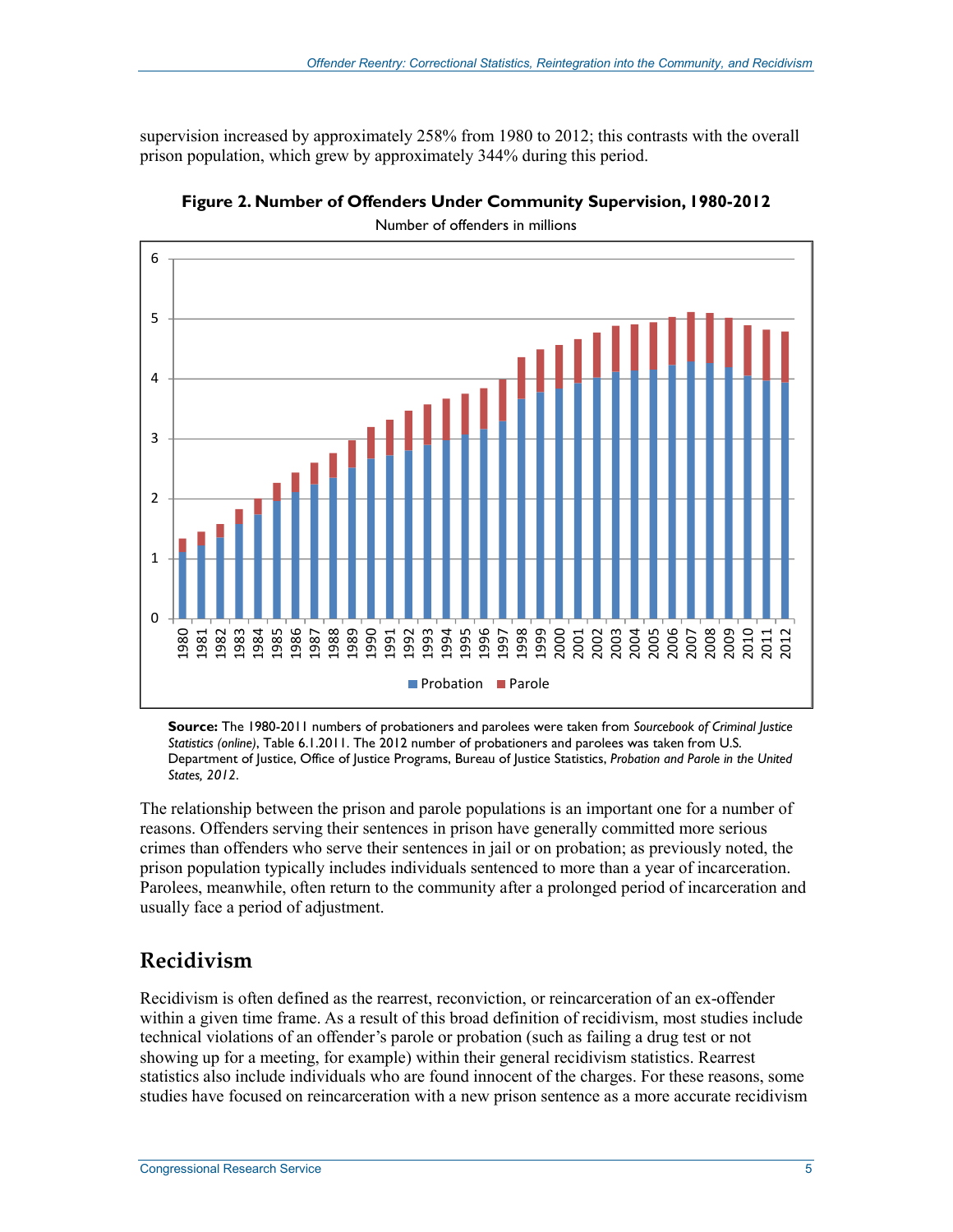statistic, arguing that technical violations are really an extension of an offender's original prison term and not a newly committed crime. Essentially, there are two competing philosophies about what recidivism should mean.<sup>15</sup> On the one hand are those who argue that any new contact with the criminal justice system, no matter how minor, should be considered recidivism on the part of an ex-offender.<sup>16</sup> On the other hand are those who argue that recidivism should be more narrowly defined as the commission of a new crime, resulting in a new sentence, by an ex-offender.<sup>17</sup> What one includes in the definition of recidivism has a substantial impact on the rate of recidivism reported.

Regardless of what definition is used, recidivism is a difficult subject to study. Tracking recidivism involves following the cases of individuals for a number of years and relying on state or national-level data sets that contain inherent inaccuracies. For example, if an offender is released in California but commits a new crime in Maine, the researchers must be able to match those two records together to make a definitive statement about recidivism. This match is typically done by consulting the FBI's master database of convictions; however, as we will see later, this database contains omissions that may affect the results of recidivism studies. A number of studies have been conducted on this issue, and most states have calculated their own recidivism rates. However, there is a dearth of current national-level statistics on recidivism by ex-offenders. The two main national-level studies that have been conducted over the last 15 years are outlined below.

#### **Bureau of Justice Statistics 1994 Recidivism Study**

One of the most comprehensive national-level recidivism study to date was conducted by the Bureau of Justice Statistics (BJS) and dates back to 1994.<sup>18</sup> The BJS study examined the rearrest, reconviction, and reincarceration of prisoners from 15 states three years after their release in 1994.19 The study tracked 272,111 prisoners, or almost two-thirds of all the prisoners released from state prisons in 1994.

After three years, the study found that over two-thirds (67.5%) of the prisoners released had been rearrested for a new offense. Almost half (46.9%) of the prisoners had been reconvicted of a new crime. Just over half  $(51.8\%)$  of the prisoners released were back in prison either because they had been resentenced to prison for a new crime they had committed (25.4%) or because they had violated some technical provision of their release  $(26.4\%)$ <sup>20</sup> The BJS study therefore showed that more than half of ex-offenders who return to prison do so because of technical violations of their parole or probation rather than the commission of a new crime. It is important to note that the BJS study did not include information on what percentage of ex-offenders were serving time in local

<sup>&</sup>lt;u>.</u> 15 For an expanded discussion of the varying definitions of recidivism, refer to Allen Beck, *Recidivism: A Fruit Salad Concept in the Criminal Justice World*, Justice Concepts, available at http://www.justiceconcepts.com/recidivism.pdf.

<sup>16</sup> See Colorado Department of Corrections, *Recidivism and Cumulative Return Rates: Calendar Year Releases from 1999 through 2005*, on file with the author.

<sup>17</sup> See Florida Department of Corrections, *Recidivism Report: Inmates Released from Florida Prisons*, May 2001, http://www.dc.state.fl.us/pub/recidivism/2001/full.pdf.

<sup>18</sup> Patrick A. Langan and David J. Levin, United States Department of Justice, Bureau of Justice Statistics, *Recidivism of Prisoners Released in 1994*, Report NCJ193427, June 2002. Hereafter referred to as "1994 Recidivism Study."

<sup>&</sup>lt;sup>19</sup> The states included in the study were Arizona, California, Delaware, Florida, Illinois, Maryland, Michigan, Minnesota, New Jersey, New York, North Carolina, Ohio, Oregon, Texas, and Virginia.

 $20$  1994 Recidivism Study, p. 7.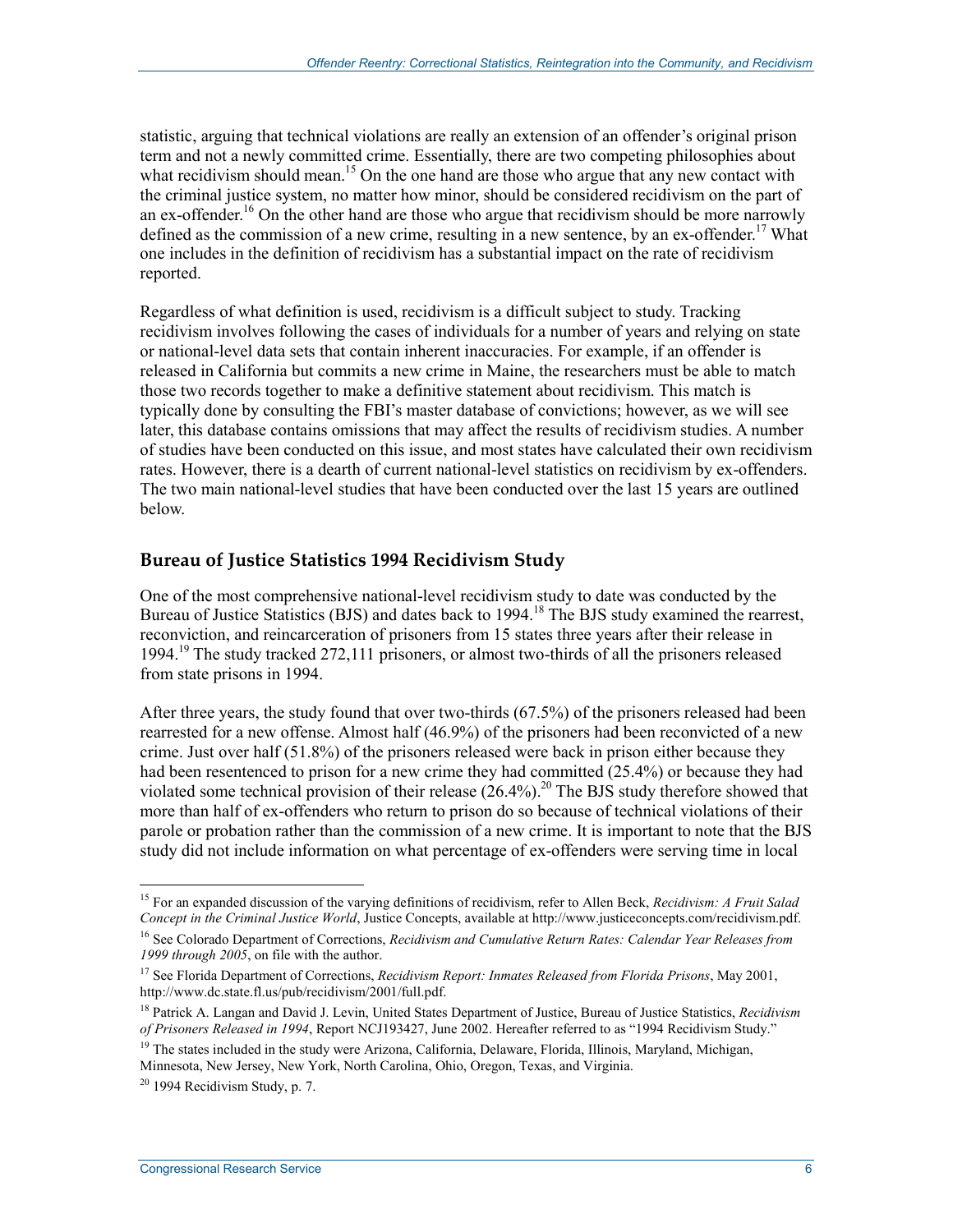jails; however, as previously noted, local jails feature a fluid population of inmates who usually reside there for a brief period of time and may not be convicted of the crime for which they are being held.

#### **Pew Recidivism Study**

The Pew Center on the States (Pew), in collaboration with the Association of State Correctional Administrators (ASCA), surveyed each state's department of corrections in an attempt to collect a single source of state-by-state recidivism data.<sup>21</sup> The survey asked states to provide 36-month recidivism rates for offenders released in 1999 and 2004.<sup>22</sup> Thirty-three states provided data for the 1999 release cohort and 41 states provided data for the 2004 release cohort. Pew reported that the data allowed them to analyze recidivism trends in 33 states.

Pew found that, when only considering the states that reported data on both cohorts, the recidivism rate for inmates released in 1999 was 45.4%, and for inmates released in 2004 it was 43.3%. The recidivism rate decreased slightly between 1999 and 2004 even though nearly 64,000 more inmates were released in 2004 than in 1999. Of the offenders in the 1999 cohort, 19.9% of them were reincarcerated for a new crime, while 25.5% were returned to prison for a technical violation of post-incarceration supervision. Of the offenders in the 2004 cohort, 22.3% of them were reincarcerated for a new crime, while 21% were returned to prison for a technical violation of post-incarceration supervision. Pew also compared reported recidivism rates for inmates released in 1999 and 2004 from the 15 states included in the 1994 BJS recidivism study (see above) and found that recidivism rates have remained relatively stable over time. The 1999 and 2004 recidivism rates for the states included in the 1994 BJS study (excluding California) were 39.7% and 38.5%, respectively, which is similar to the 40.1% recidivism rate calculated by BJS (if California is excluded). $^{23}$ 

#### **United States Sentencing Commission Study**

The United States Sentencing Commission (USSC) studied the recidivism rates of a random sample of 6,062 offenders who were sentenced under federal sentencing guidelines in FY1992. The recidivism information was derived from the "RAP" sheet criminal history repository maintained by the FBI's Criminal Justice Information Services Division, which has certain limitations (discussed below). The USSC study examined the relationship between the offenders' sentences and recidivism rates. The USSC developed the Criminal History Category (CHC) based on a review of prediction measures that were popularized in a National Academy of Sciences study in the  $1980s$ .<sup>24</sup> Generally, an offender's prior criminal record will determine which CHC they are placed in. There are six CHC levels; an offender's placement within these levels is

<sup>21</sup> Pew Center on the States, *State of Recidivism: The Revolving Door of America's Prisons*, Washington, DC, April 2011, http://www.pewtrusts.org/uploadedFiles/wwwpewtrustsorg/Reports/sentencing\_and\_corrections/ State\_Recidivism\_Revolving\_Door\_America\_Prisons%20.pdf.

<sup>&</sup>lt;sup>22</sup> Recidivism was defined as a return to prison, either for being convicted for a new crime or violating the terms of post-incarceration supervision. Ibid., p. 7.

<sup>&</sup>lt;sup>23</sup> Pew notes that the high number of releases and rate of return for offenders from California has a significant effect on national recidivism rates, hence California was excluded from the comparison of recidivism rate for states that were included in both the BJS and Pew studies. Ibid., p. 12.

<sup>24</sup> United States Sentencing Commission, *A Comparison of the Federal Sentencing Guidelines Criminal History Category and the U.S. Parole Commission Salient Factor Score*.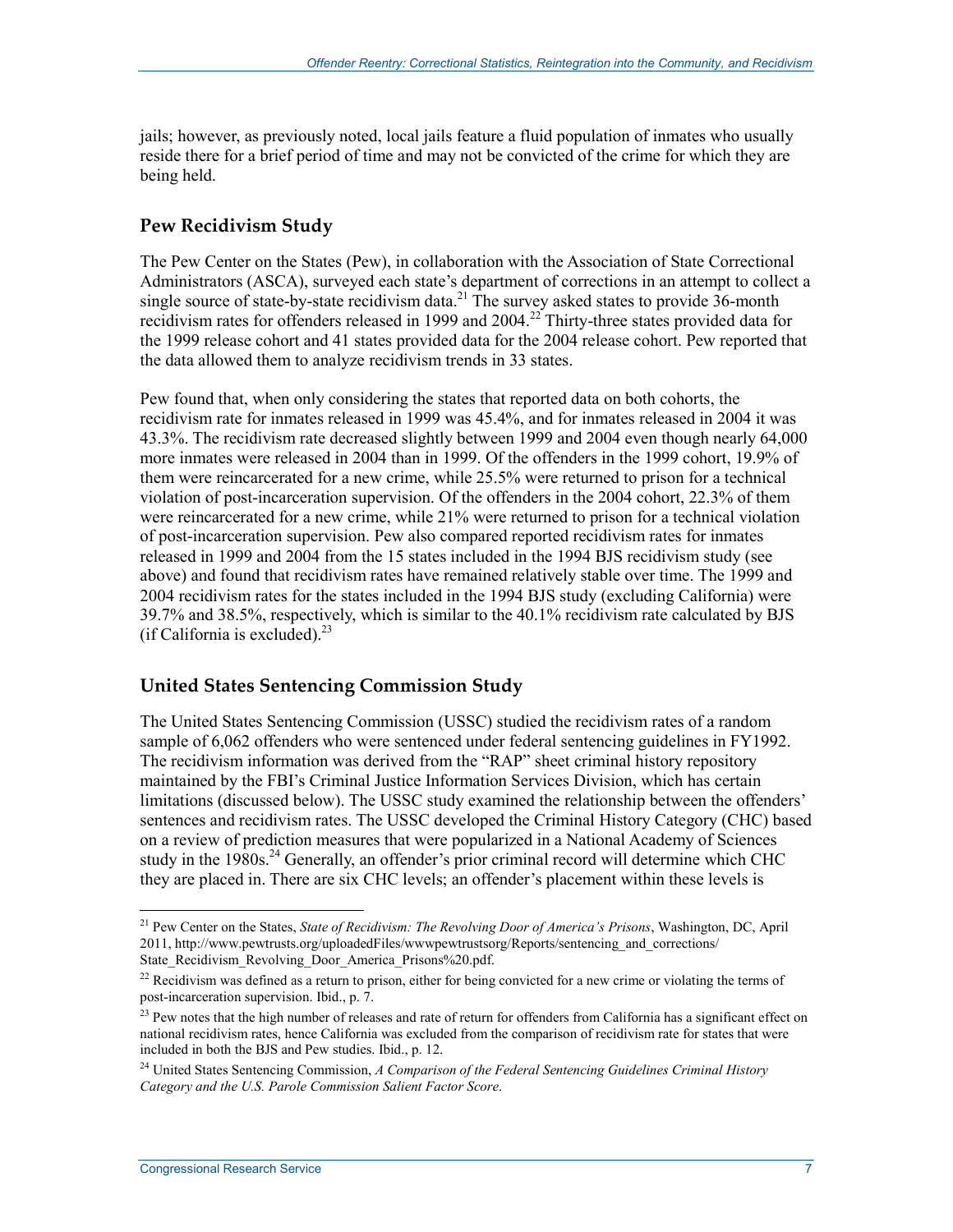determined by a points system based on their prior contacts with the criminal justice system. Points are awarded for prior convictions, for violations of technical provisions of their judicial supervision (e.g., bail or parole), and for violent crimes. Juvenile and special court martial convictions are also counted. The higher the CHC, the more severe the offender's criminal history  $is^2$ 

Generally, the study showed that an offender's criminal history was strongly associated with the likelihood of the offender recidivating after being released. The more prior convictions or the more serious the nature of the offender's crimes, the more likely the offender was to recidivate. The study also showed that the definition of recidivism had a large impact on the resulting statistics. For example, for the most hardened ex-offenders, general recidivism, which includes *any* contact with the criminal justice system, was at 55% after two years. Over this same period, the re-conviction rate for the most hardened ex-offenders was only 15%. This discrepancy shows that the definition of recidivism is important; even for the most hardened ex-offenders, the reconviction rate was relatively low compared with the general recidivism.

#### **National Recidivism Study Limitations**

The data used in the BJS, Pew and USSC studies come from official records maintained by the states' and the Federal Bureau of Investigation's (FBI's) official criminal history repositories. These repositories understate the actual recidivism levels to some unknown extent because they rely on local police agencies and courts to supply them with notifying documents. These documents are not always filed by local police departments or courts, however. In addition, if the offender provided a different name or a fraudulent identity document to police, and this misinformation was not discovered, they would likely not be captured by the data. Lastly, even if the criminal is correctly identified and the document is sent to the repository, the repository may not be able to match the person identified in the document with their records. This could occur, for example, if the document that has been submitted is filled out incorrectly or is illegible.

Moreover, as previously noted, there is some debate about what kind of outcome measure should be included when measuring recidivism. Should recidivism statistics include any contact with the criminal justice system by an ex-offender? Or should recidivism statistics be limited to the commission of crimes by ex-offenders that result in new convictions or new sentences? Both the BJS and the USSC studies showed wide differentials between general recidivism, which includes any contact with the criminal justice system, and re-conviction rates for new crimes. The length of the follow-up period will also play a role in the recidivism statistics that are generated. Because of the costs and difficulties associated with studying recidivism, most studies follow exoffenders for two or three years. There is a dearth of information concerning what happens to exoffenders beyond the three-year window that is typically studied.

For all of these reasons, caution should be taken when attempting to draw conclusions about the efficacy of policy measures based solely on recidivism statistics. When using recidivism statistics to evaluate a program, it is important to understand exactly what is included in the definition of recidivism. For example, consider the following hypothetical scenario: a program is evaluated and shows significant decreases in the number of ex-offenders that are convicted of new crimes and sentenced to new prison terms; however, the number of ex-offenders arrested for violating

<sup>1</sup>  $^{25}$  For examples of how the CHC system works within the federal sentencing guidelines, please refer to CRS Report RL32846, *How the Federal Sentencing Guidelines Work: Two Examples*, by Charles Doyle.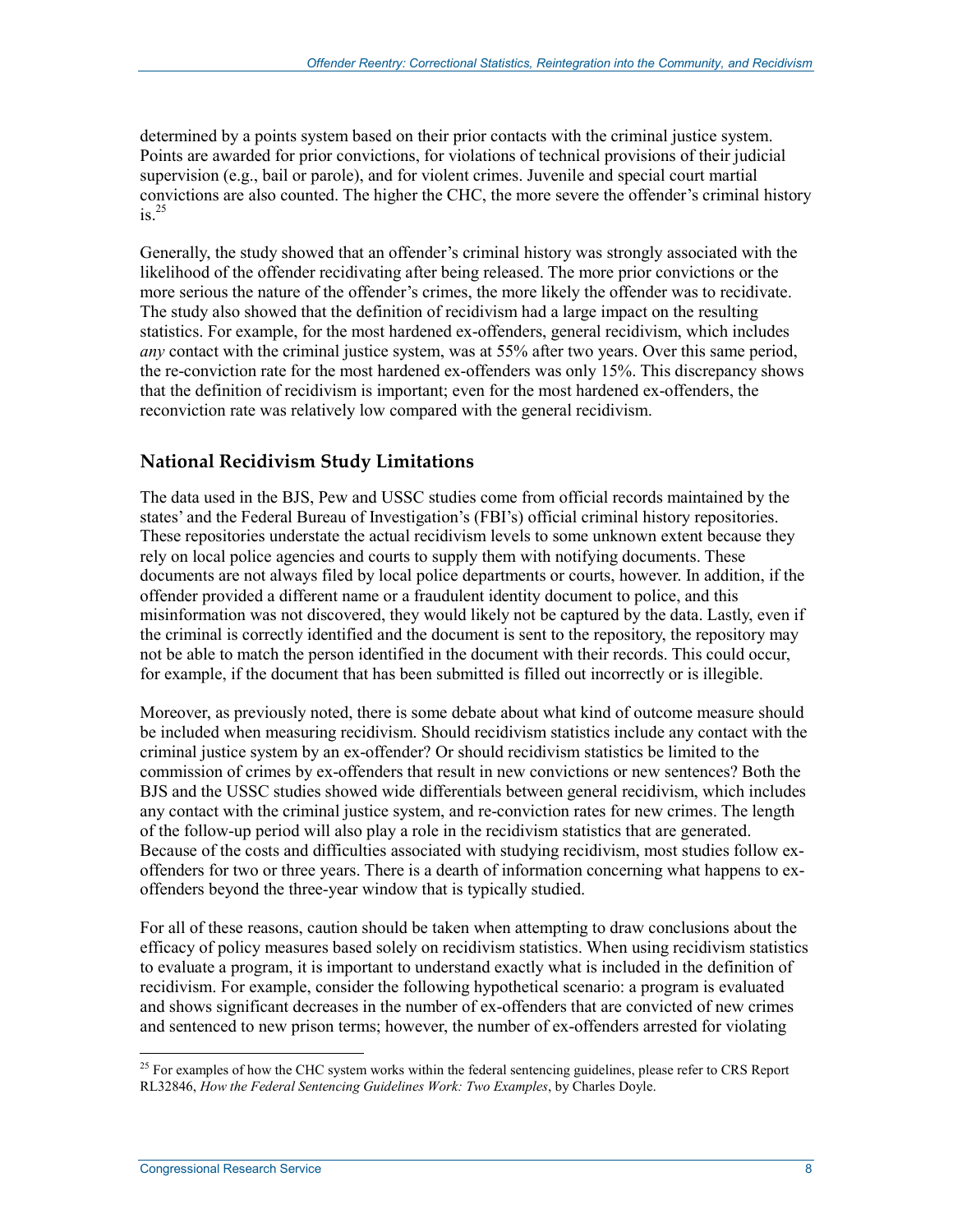their parole actually increased. Was this program successful or not? Did it make society safer or not? This may well be an unlikely scenario, but it calls attention to the fact that recidivism may mean different things to different people. While recidivism statistics remain the best information available concerning whether ex-offenders come into contact with the criminal justice system after being released from prison and what the nature of that contact is, they are but one factor to be considered when evaluating the efficacy of a program, because of the concerns outlined above.

#### **Importance of Considering Other Outcome Measures**

While recidivism has traditionally been the most widely used metric used to determine the effectiveness of correctional and reentry programs, it is important to note here that other outcome measures can help determine whether an offender's reintegration into society is succeeding. Measures of attachment to social institutions, such as employment, involvement in community activities, church-going, and participation in support groups, can be important bellwethers of an offender's transition to the community.<sup>26</sup> For example, one study of drug court<sup>27</sup> participants showed that drug courts reduce drug use among their participants and that children born to drug court participants are less likely to be born addicted to drugs.<sup>28</sup> Given the high societal costs associated with substance-dependent infants, for that particular program, recidivism was arguably not the most important outcome measure that could have been considered. To give policy makers a better idea of what happens to ex-offenders, program evaluations are best focused on the entire universe of activities in which ex-offenders engage. A potential issue for Congress could be whether these alternate measures of an offender reentry program's effectiveness in fostering reintegration within the community should be considered when deciding how best to allocate grant funding and other government resources. A related issue could be whether reporting on these alternate outcome measures should be required of programs receiving federal grant funding.

#### **Lack of Current Federal Recidivism Statistics**

As previously noted, the only national-level recidivism statistics concerning the reentry of prisoners into the community are more than a decade old. These studies showed that over twothirds of ex-offenders had come into contact with the legal system—either through a new arrest, a violation of the terms of their release, or a new conviction—within three years of their release. However, there are no current national-level recidivism statistics. While a number of states have conducted studies of their prisoners' recidivism, the lack of national-level statistics poses a challenge for policy makers as they consider the issue of offender reentry. Without a current, national-level analysis of which ex-offenders are more likely to recidivate, it is difficult to target funding to offender reentry programs that address the at-risk population. Indeed, much of the offender reentry literature being published today continues to cite the Bureau of Justice Statistics study from the mid-1990s when referring to recidivism. A potential issue of interest for Congress may be whether a new, national-level recidivism study is needed to better understand the current trends in recidivism and to better target federal funding to the ex-offenders that are most likely to re-offend.

<sup>1</sup> 26 Joan Petersilla, "What Works in Prisoner Reentry? Reviewing and Questioning the Evidence," *Federal Probation*, vol. 68, no. 2, 2004, pp. 4-8. Hereafter referred to as "Questioning the Evidence."

<sup>&</sup>lt;sup>27</sup> Drug court programs typically divert nonviolent offenders arrested for drug-related crimes to treatment centers as opposed to prison.

<sup>&</sup>lt;sup>28</sup> Questioning the Evidence, p. 7.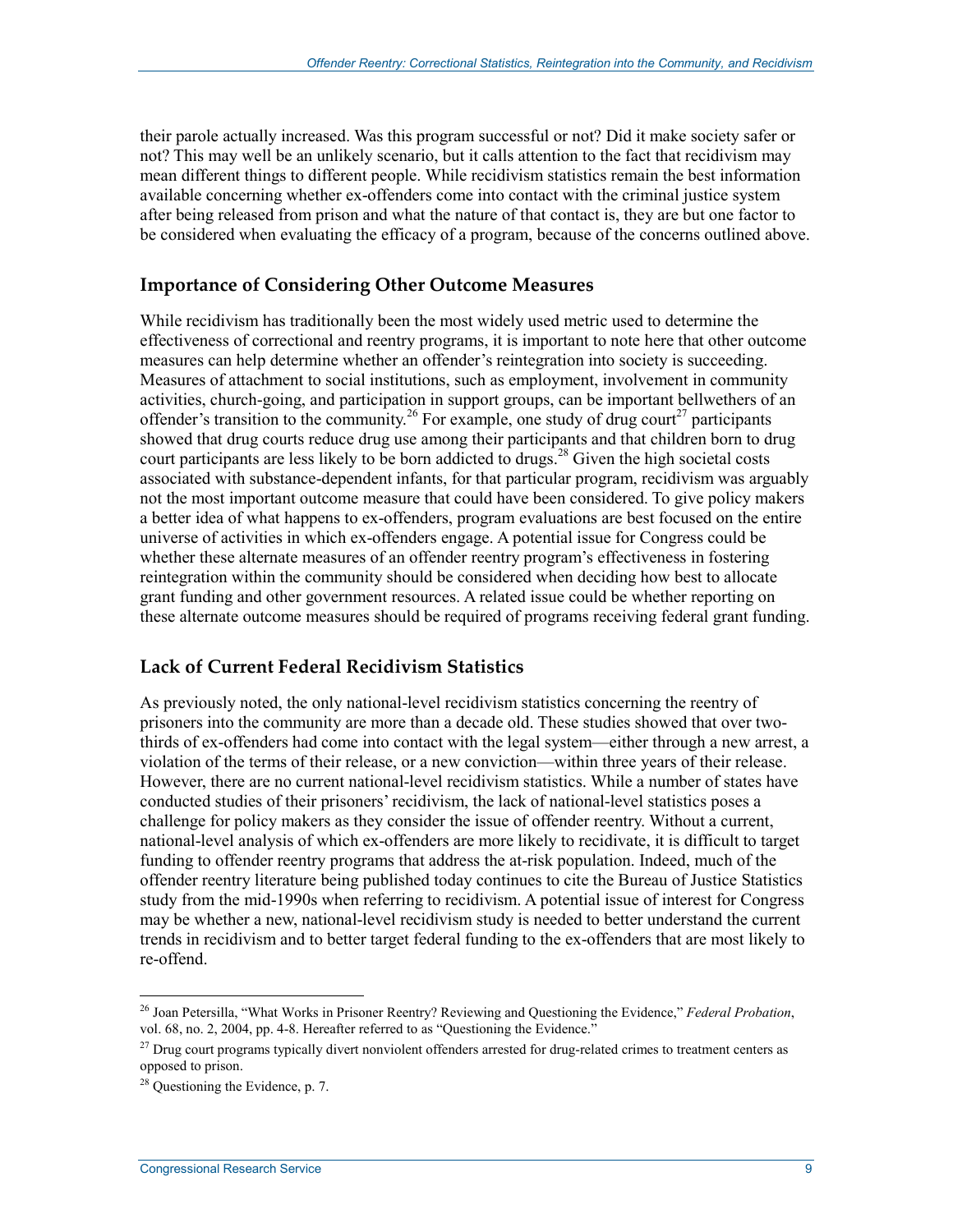## **Offender Reentry: A Brief Literature Review**

The vast majority of prisoners currently being detained in secure facilities will, someday, be released into the community, and more offenders are transitioning into the community today than ever before. Offender reentry is a complex issue that touches on a wide range of social and governmental networks and programs. Offender reentry policies can vary significantly from state to state, and from community to community within particular states. The policies affecting prisoners and the kinds of programs available to them both in and out of prison depend on a variety of factors, including the availability of funding for social programs within states and communities and the number of private nonprofit and religious organizations operating in a given community. The federal government plays a supporting role through the numerous grant funding opportunities (discussed below). Complicating factors affecting how offender reentry works in a given community can include

- the varying types of sentences handed down,
- the different kinds of release mechanisms available to judges,
- the types of programs provided in prisons by correctional systems,
- the intensity of supervision provided or required by the parole or releasing agency,
- the family and community support available to the offender,
- the kinds of social services available in the offender's community, and
- the status of the local economy and the offender's ability to obtain employment.<sup>29</sup>

### **Offender Reentry Defined**

Before we can discuss offender reentry programs, however, it is useful to comment on what constitutes offender reentry. Some observers note that offender reentry is the natural byproduct of incarceration, because all prisoners who are not sentenced to life in prison and who do not die in prison will reenter the community at some point. According to this school of thought, reentry is not a program or some kind of legal status but rather a process that almost all offenders will undergo.<sup>30</sup> A variant on this approach to reentry is the concept that offender reentry, "simply defined, includes all activities and programming conducted to prepare ex-convicts to return safely to the community and to live as law abiding citizens.<sup>331</sup> The basic idea here is that every activity and process that a prisoner undergoes while in the judicial and correctional systems will have some nexus with their reentry into the community.

Although this broad definition of reentry certainly encompasses all the activities that may impinge on or affect a prisoner's reentry into society, it may be a cumbersome one for the purposes of crafting and evaluating government policies. For example, it is difficult, if not impossible, to measure the outcome of a reentry program if one includes in the definition of

<sup>&</sup>lt;sup>29</sup> Richard P. Seiter and Karen R. Kadela, "Prisoner Reentry: What Works, What Does Not, and What Is Promising," *Crime & Delinquency*, vol. 49, no. 3, 2003, pp. 360-388. Hereafter referred to as "Prisoner Reentry: What Works."

<sup>&</sup>lt;sup>30</sup> Ouestioning the Evidence, 4-5.

 $31$  Questioning the Evidence, p. 5.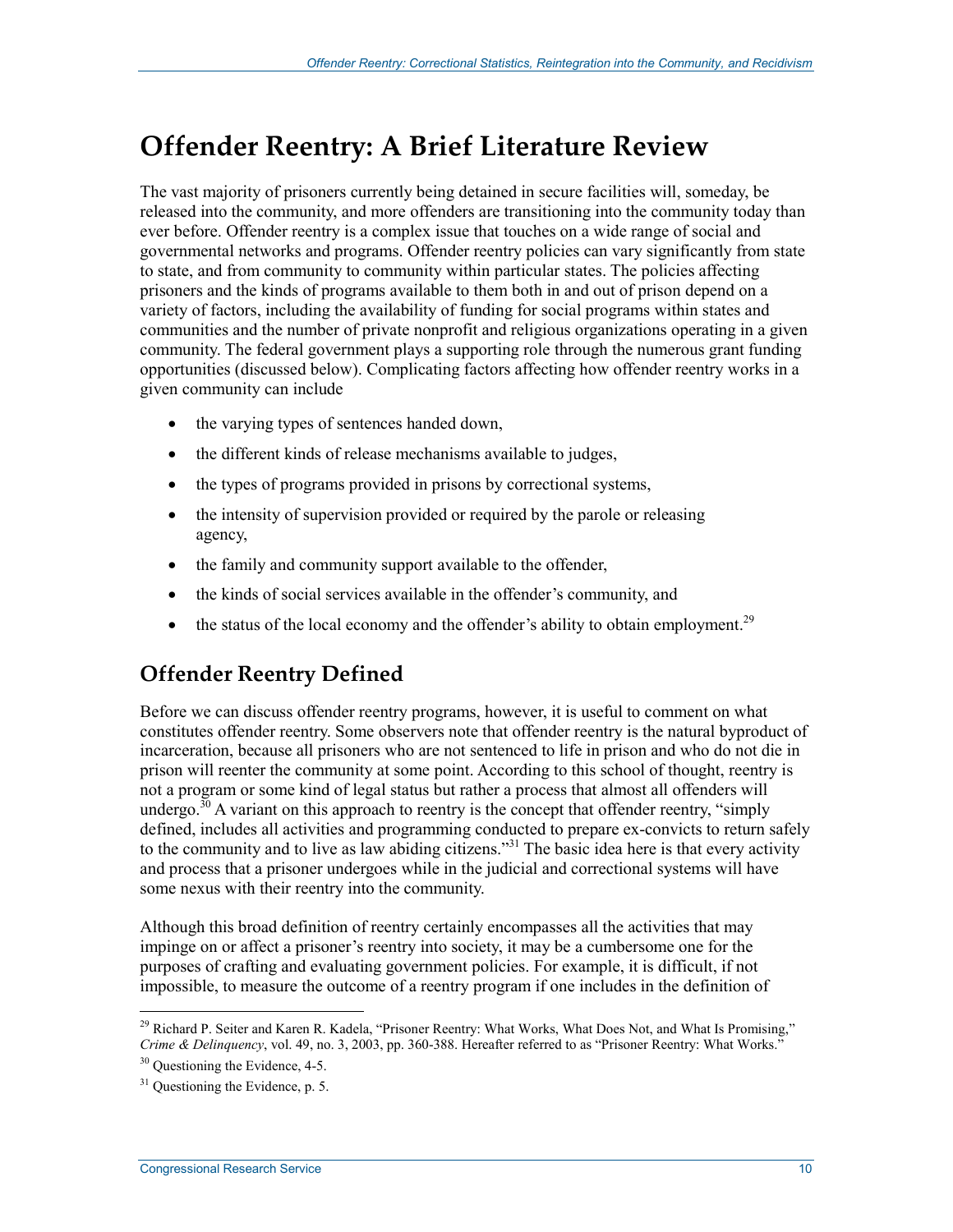reentry every activity that a prisoner undergoes during his time in the criminal justice system. This has led many in the field to focus on a more narrow and thus more manageable definition of reentry. This more narrow definition is often stated in two parts: correctional programs that focus on the transition to the community (such as prerelease, work release, halfway houses, or other programs specifically aiming at reentry) and programs that have initiated some form of treatment (such as substance abuse, life skills, education, or mental health) in prison that is linked to community programs that will continue the treatment once the prisoner has been released.<sup>32</sup> Narrowing the definition of reentry thusly allows policy makers to focus on programs that expressly aim to manage the transition from detention to the community.

#### **Program Effectiveness: The "What Works" Literature**

Compared with other social science fields, there has been a relative lack of rigorously designed studies on the issue of offender reentry. Nevertheless, in recent years, there has been increasing attention on this issue and a number of new studies have been published. This has allowed academics to undertake some of the first broad meta-analyses<sup>33</sup> of offender reentry studies. Some of these studies have hewn closely to the "what works" paradigm created by University of Maryland researchers for a National Institute of Justice report to Congress.<sup>34</sup> This concept was adapted to the field of offender reentry in a 2003 St. Louis University Study.<sup>35</sup> The "what works" literature attempts to identify programs that are effective by creating a scoring system to evaluate studies based on whether they can be proven to have an impact. Inherent to this approach is the need to identify program evaluations that provide evidence concerning the effect the program had on certain outcome measures. The "what works" paradigm essentially focuses on whether studies have accomplished the following things:

- controlled for variables in their analysis that may have been the underlying cause of any observed connection between the program being studied and the outcome measures being analyzed;
- determined whether there are measurement errors resulting from problems with the study, including such things as participants being lost over time or low response rates to interview requests; and
- calculated the statistical power of the analysis to detect the program's effects on outcome measures. Included in this category are things such as sample size and the base rate of crime in the community. $36$

The "what works" model uses these core criteria to place studies into five distinct categories, with category 5 being the most scientifically rigorous, and thus considered most effective, studies. The model then uses this criteria to identify programs that, based on the evidence considered, have been proven to work, programs that are promising, and programs that do not work.

<sup>&</sup>lt;sup>32</sup> Prisoner Reentry: What Works, p. 370.

<sup>&</sup>lt;sup>33</sup> Meta-analyses are a type of systematic review of studies that allow researchers to draw conclusions across a wide range of studies by using statistical methods to derive quantitative results from the analysis of multiple sources of quantitative evidence.

<sup>34</sup> Lawrence W. Sherman, Denise Gottfredson, Doris MacKenzie, John Eck, Peter Reuter, and Shawn Bushway, *Preventing Crime: What Works, What Doesn't, What's Promising*, National Institute of Justice, 1997.

<sup>&</sup>lt;sup>35</sup> Offender Reentry: What Works.

<sup>36</sup> Offender Reentry: What Works, pp. 370-373.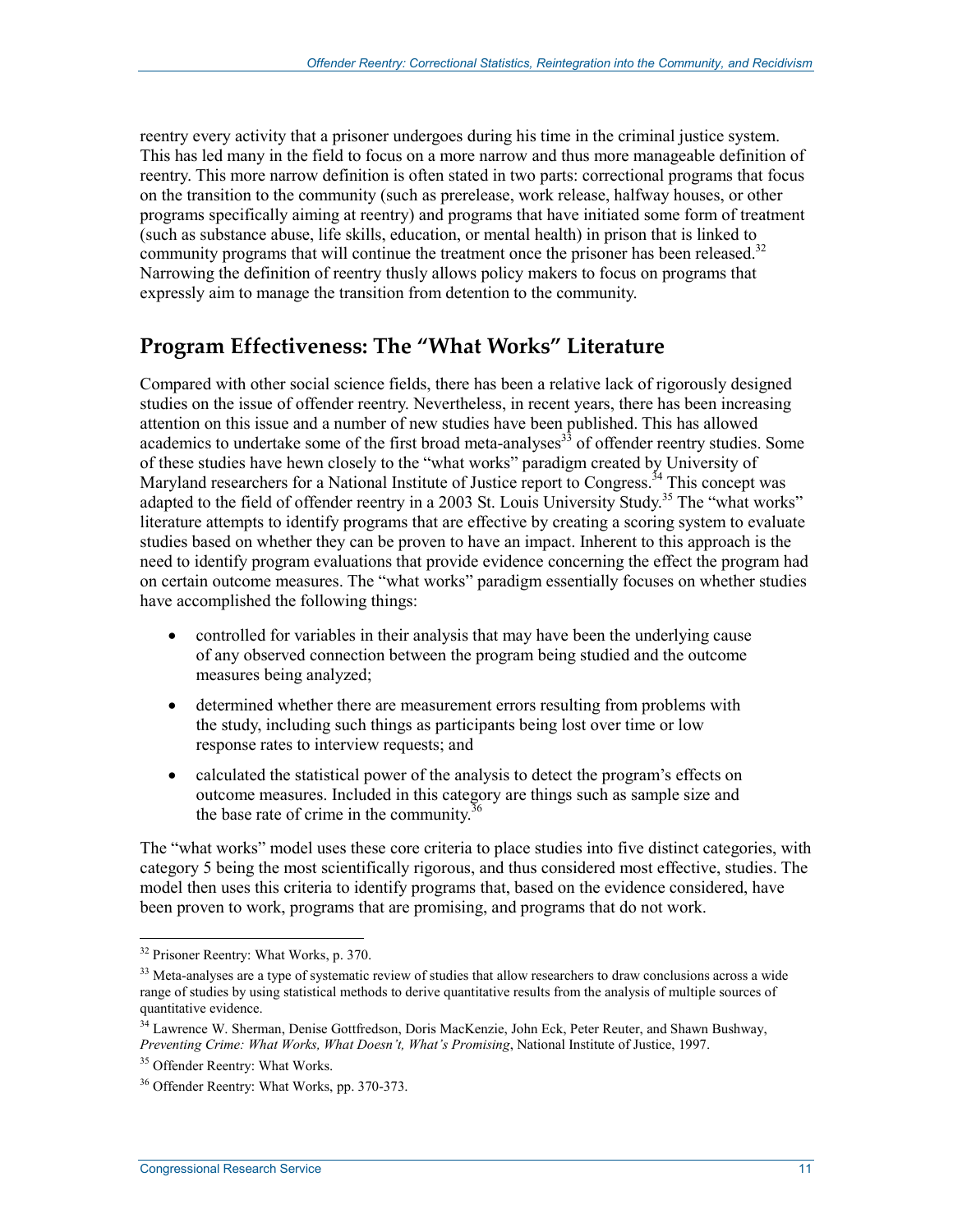Following is a brief discussion of the types of offender reentry programs that have been judged to be effective in the "what works" literature, as well as in other studies. It is important to note here that just because a program has been reported to work in one location, or for a certain population, does not necessarily mean that it can be just as effective in other locations or among other populations. A number of factors can impinge on a program's effectiveness in any given location. For example, while knowing that a program has worked in the past can provide a model or blueprint to guide policy practitioners in other locations, how a program is implemented is just as important to its ultimate success as the underlying model that it is based on. The most effective model program can be compromised if it is not implemented properly. In addition, geographic, demographic, and other differences between locations can affect whether a program that succeeded in one place succeeds in another. Nevertheless, knowing that a program has worked in the past is of use to policy makers as they consider where to allocate funding and other resources.

#### **Employment**

There are a number of studies that demonstrate that employment is a fundamental component of the reentry process, and that ex-offenders who are able to find stable employment are much more likely to succeed in their rehabilitation than those who cannot find work.<sup>37</sup> Several vocational and work programs were found to effectively reduce recidivism and improve the job-readiness of exoffenders by the "what works" review.<sup>38</sup>

#### **Drug Treatment**

Drug rehabilitation and treatment have also been found to be effective by a number of different studies, including the "what works" literature. These studies showed that, for recidivism and drug-use relapse, drug treatment can significantly improve outcome measures. In general, programs that provide intensive treatment in prison, combined and integrated with aftercare programs, have been shown to be effective in reducing recidivism and substance abuse among their participants—especially for offenders with serious crime and substance abuse histories.<sup>39</sup>

#### **Halfway House Programs**

A number of programs that provide transitional housing for ex-offenders as they begin their transition into the community have been found to be effective. Offenders participating in halfway house programs were found to commit fewer and less severe offenses than those who did not participate. Participants also performed better on a range of other outcome measures, such as finding and holding a job, being self-supporting, and participating in self-improvement programs; however, these results were not statistically significant.<sup>40</sup>

<sup>37</sup> See, for example, Shawn Bushway and Peter Reuter, "Labor Markets and Crime Risk Factors," in *Preventing Crime: What Works, What Doesn't, What's Promising. A Report to the United States Congress*, the National Institute of Justice, 1997, Chapter 6. Jeremy Travis, *But They All Come Back: Facing the Challenges of Prisoner Reentry*, The Urban Institute Press, 2005.

<sup>38</sup> Prisoner Reentry: What Works, pp. 373-374.

<sup>39</sup> Prisoner Reentry: What Works, p. 374.

 $40$  Prisoner Reentry: What Works, p. 378. A study's statistical significance is typically interpreted as a level of confidence (usually expressed as a probability, e.g., 95%) that an estimated impact is not merely the result of random variation, indicating that at least some of the measured impact may, with substantial confidence (e.g., 95% confidence), (continued...)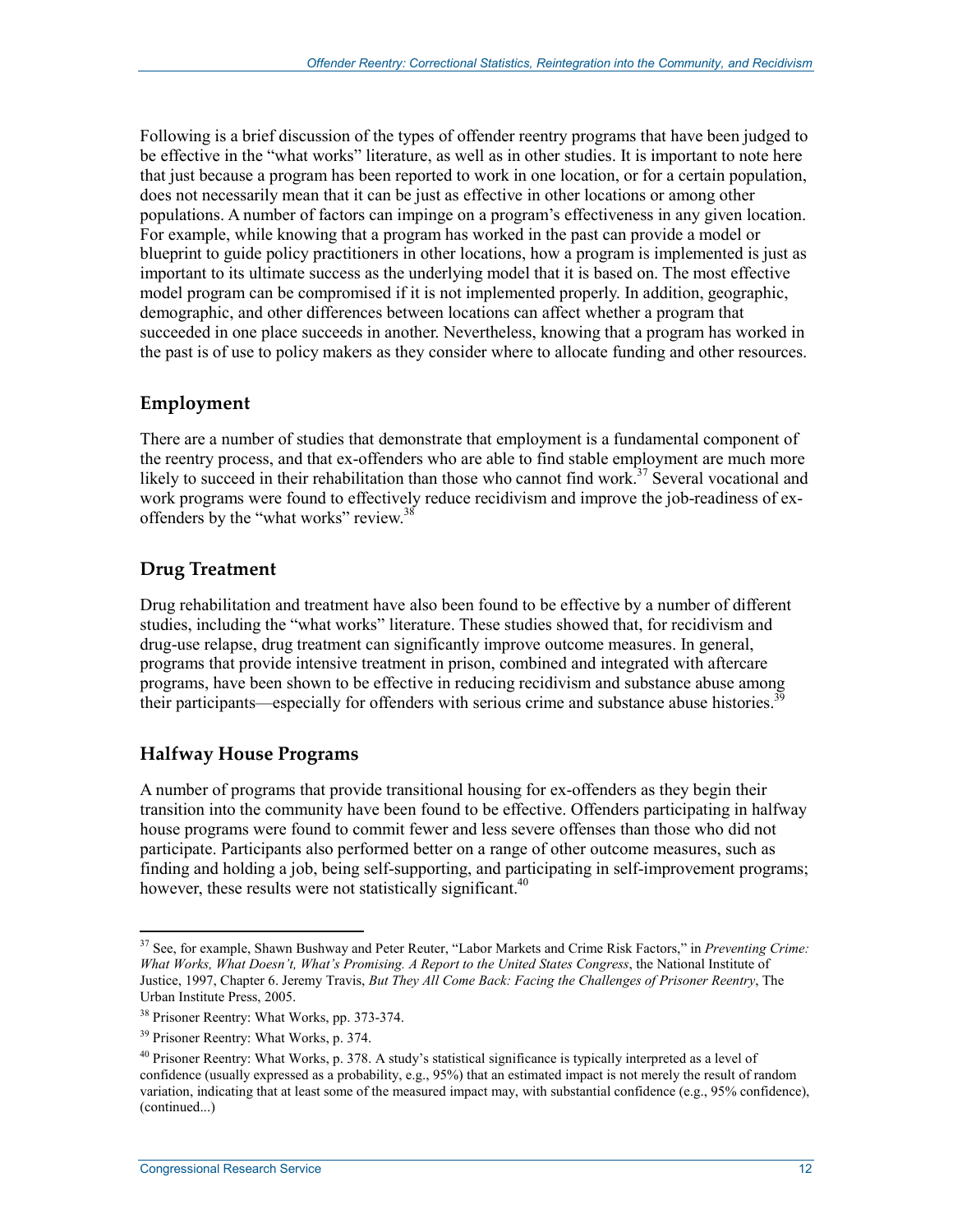#### **Other Kinds of Programs**

The "what works" review concluded that other programs were either not effective or had not been studied enough for firm conclusions to be drawn. Education programs, for example, were found to raise educational achievement scores but not to reduce recidivism. Pre-release programs and programs focusing on violent offenders and sex offenders showed some evidence that they were effective in reducing recidivism, but few of these kinds of studies made it through the selection process. This precluded any firm conclusions from being drawn about these kinds of programs and pointed to the need for more evaluations.<sup>41</sup>

#### **Limitations of the "What Works" Literature**

One of the main limitations associated with the "what works" literature is the dearth of studies that meet its rigorous requirements. For example, the offender reentry study cited above was only able to identify 32 studies that met its selection criteria. Only 19 of these program evaluations contained a comparison, or control, group, and of these, only 2 were randomized control trials.<sup>42</sup> This has led some to question whether the programs identified to work by this literature review are, in fact, effective.<sup>43</sup> Moreover, most of the studies identified by the "what works" literature evaluate program effectiveness based almost entirely on recidivism. As previously noted, some believe other outcome measures may be just as important in deciding whether a program has been effective in reintegrating ex-offenders into their communities. Lastly, evaluations that incorporate random assignment and provide statistically rigorous results are, by and large, expensive. This means that policy makers are often confronted with hard decisions concerning whether to fund additional services or evaluations of existing programs.

#### **Conclusions**

After reviewing the available literature, some patterns appear to emerge. Many of the programs that have been proven to be effective share some of the same attributes, regardless of whether they focus on vocational training, substance abuse prevention, mental health services, or alternative housing. The attributes shared by most of these programs include the following:

- they start during institutional placement, but take place mostly in the community;
- they are intensive in nature, lasting typically at least six months;
- they focus services on individuals determined to be at high risk of recidivating through the use of risk-assessment classifications; and

<sup>(...</sup>continued)

be attributed to the treatment as a cause.

<sup>41</sup> Prisoner Reentry: What Works, pp. 376-379.

<sup>&</sup>lt;sup>42</sup> For more information about the use of randomized control trials to evaluate government programs, refer to CRS Report RL33301, *Congress and Program Evaluation: An Overview of Randomized Controlled Trials (RCTs) and Related Issues*, by Clinton T. Brass, Erin D. Williams, and Blas Nuñez-Neto.

 $43$  Questioning the Evidence, p. 7.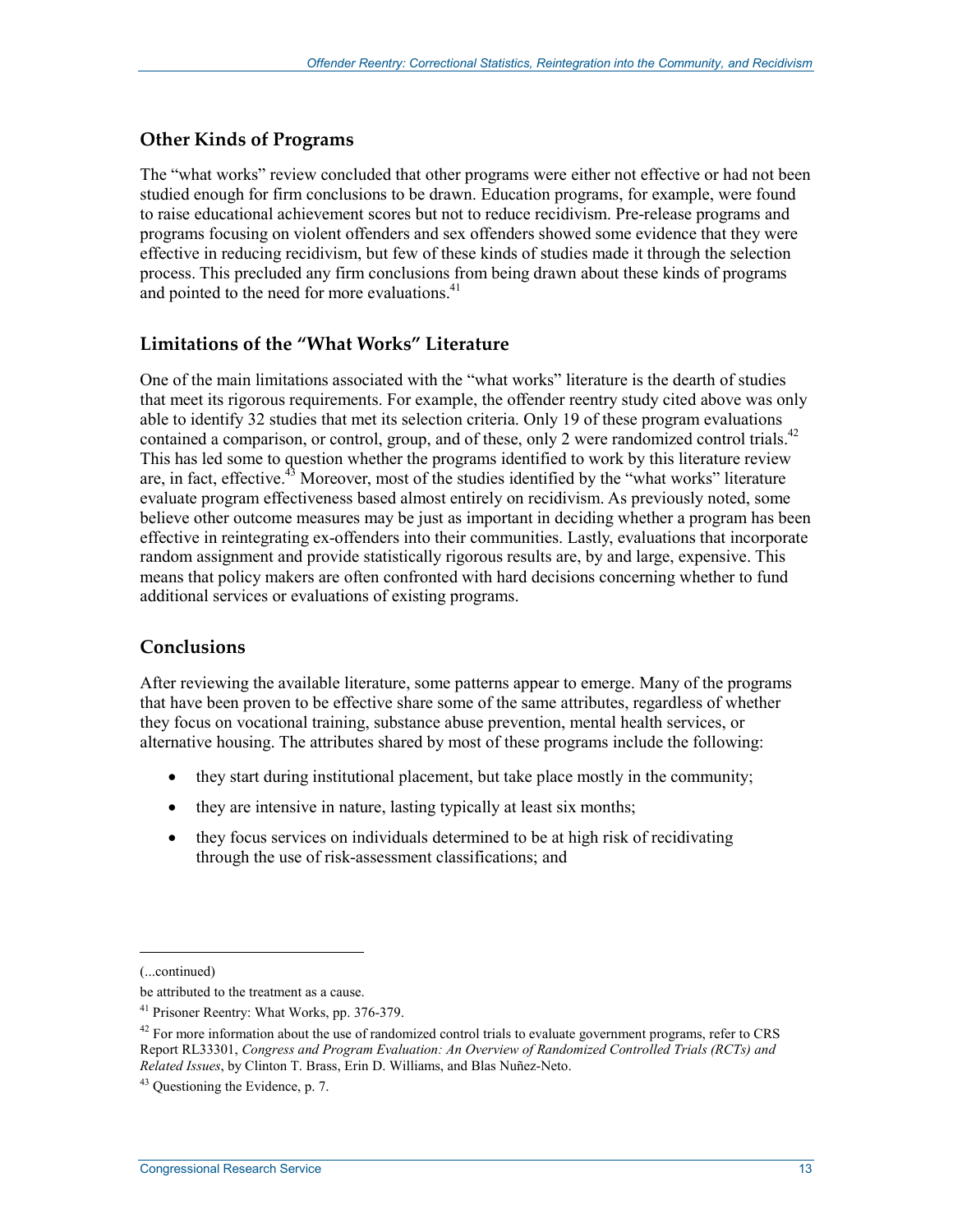• if they are treatment programs, they use cognitive-behavioral treatment techniques, matching particular therapists and programs to the specific learning characteristics of the offenders.44

## **Federal Offender Reentry Programs**

Following is a brief description of the main federal programs that have been used to help state and local entities to fund activities relating to the reintegration of ex-offenders into local communities. It is important to note that some of these programs may no longer be receiving funding; these programs are identified below. Other programs that are currently funded may not provide funding for offender reentry purposes every fiscal year. Nevertheless, these programs have been included to provide a comprehensive look at the universe of federal resources that could be used for offender reentry purposes.

#### **Offender Reentry Programs at the Department of Justice (DOJ)**

The first reentry-specific program at the DOJ was the Serious and Violent Offender Reentry Initiative (SVORI), which was coordinated by the Office of Justice Programs (OJP). The SVORI was a federal offender reentry pilot program for adult offenders that focused on coordinating the way federal agencies distribute offender reentry funding. The main federal agencies involved were the Departments of Justice, Labor, Education, and Housing and Urban Development. As part of SVORI, their objective was to help state and local agencies navigate the wide array of existing state formula and block grants and to assist the states and communities to leverage those resources to create comprehensive offender reentry programs. The program distributed \$110 million to 69 grantees and concluded in FY2005.

An evaluation of SVORI programs was released in December 2009.<sup>45</sup> The evaluation, among other things, evaluated the post-release outcomes of participants in 16 programs (12 adult and 4 juvenile) in 14 states.<sup>46</sup> The evaluation found that there was little difference in the reported reentry programming needs between offenders who participated in SVORI programs and those who did not participate. Inmates who participated in SVORI programs were more likely to receive reentry programming and services than those who did not participate, but not all SVORI program participants received programming or services. The researchers also found that the provision of services for program participants was below the expressed need for services. Moreover, the provision of services decreased after the inmates were released from confinement. The researchers found that adults who participated in the SVORI program were moderately more likely than non-participants to find housing and employment, not use drugs, and self-report less criminal behavior. However, improvement on these measures (i.e., housing, employment, drug use, and criminal behavior) did not translate into lower levels of reincarceration. Juvenile males

<sup>&</sup>lt;sup>44</sup> Questioning the Evidence, pp. 6-7.

<sup>45</sup> Pamela K. Lattimore and Christy A. Visher, *The Multi-site Evaluation of SVORI: Summary and Synthesis*, RTI International, December 2009, http://svori.rti.org/documents/reports/SVORI\_Summary\_Synthesis\_FINAL.pdf.

<sup>&</sup>lt;sup>46</sup> The evaluation included a pre-release interview (conducted approximately 30 day before being released) with both SVORI and non-SVORI participants. Follow-up interviews were conducted 3, 9, and 15 months after release. In addition, oral swab drug tests were conducted during the 3 and 15 month interviews. Recidivism data was collected from the Federal Bureau of Investigation's National Crime Information Center (NCIC) and state correctional and juvenile justice agencies. Ibid., p. ES-7.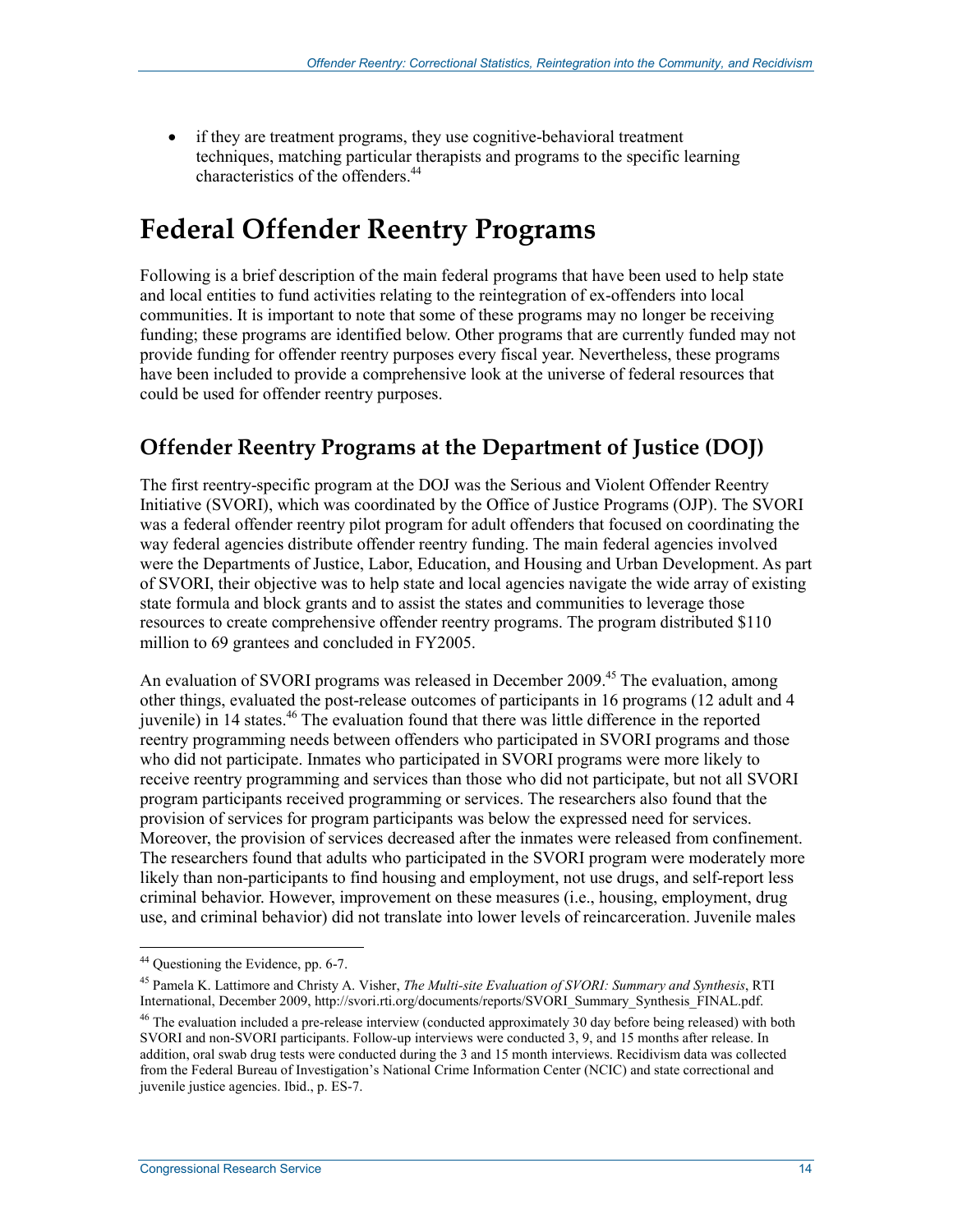who participated in SVORI programs were more likely than non-participants to have a job with benefits 15 months after being released, but there was no significant difference between program participants and non-participants in terms of substance abuse, physical health, mental health, or recidivism.

The Prisoner Reentry Initiative (PRI) was the successor to the SVORI program. According to OJP, the PRI provided funding for model offender reentry programs that focused on providing services and assistance during the three phases of offender reentry: at detention facilities, just prior to and after the offender's release, and during an ex-offender's long-term transition to the community. Congress discontinued funding the PRI after FY2008.

From FY2001 to FY2003, Congress appropriated funding for the DOJ portion of the SVORI under the Community Oriented Policing Services account in the annual Commerce, Justice, Science, and Related Agencies appropriations act. Appropriations were provided during these fiscal years even though they were not authorized. As a part of the  $21<sup>st</sup>$  Century Department of Justice Reauthorization Act of 2002 (P.L. 107-273), Congress authorized appropriations for an adult and juvenile offender reentry demonstration program. The act originally authorized appropriations of \$15.0 million for FY2003, \$15.5 million for FY2004, and \$16.0 million for FY2005. For FY2004 to FY2008, Congress appropriated funding for the SVORI and the PRI pursuant to the authorization for the adult and juvenile offender reentry demonstration program.

The Second Chance Act of 2007 (P.L. 110-199)<sup>47</sup> reauthorized and modified the scope of the adult and juvenile offender reentry demonstration program. The act replaced the previous four purpose areas eligible for funding with new purpose areas spanning every phase of the offender reentry process. Applicants for these grants are subject to a number of requirements, including submitting a reentry strategic plan with their application, describing the long-term strategy, and providing a detailed implementation schedule, among other things. The act requires that states and localities match 50% of the federal funds provided; up to half of this state match (or 25% of the overall total funding) can be composed of in-kind contributions. The act also created some new demonstration grant programs, including

- grants for state and local reentry courts;
- grants for drug treatment diversion programs;
- grants to expand substance-abuse programs for prisoners and ex-offenders; and
- grants to expand the use of career training programs and mentoring programs.

Since FY2009, funding DOJ for reentry programs has been appropriated pursuant to the grant programs authorized by the Second Chance Act.

### **Offender Reentry Programs at Other Federal Agencies**

As previously mentioned, many federal departments provide funding through a wide array of programs and block grants, which can be used by states for offender reentry. The following list is not meant to be an exhaustive one, but it does capture many programs run by other departments that can be used to support state offender reentry initiatives.

<u>.</u>

<sup>47</sup> A more detailed description of the Second Chance Act can be found in the **Appendix A**.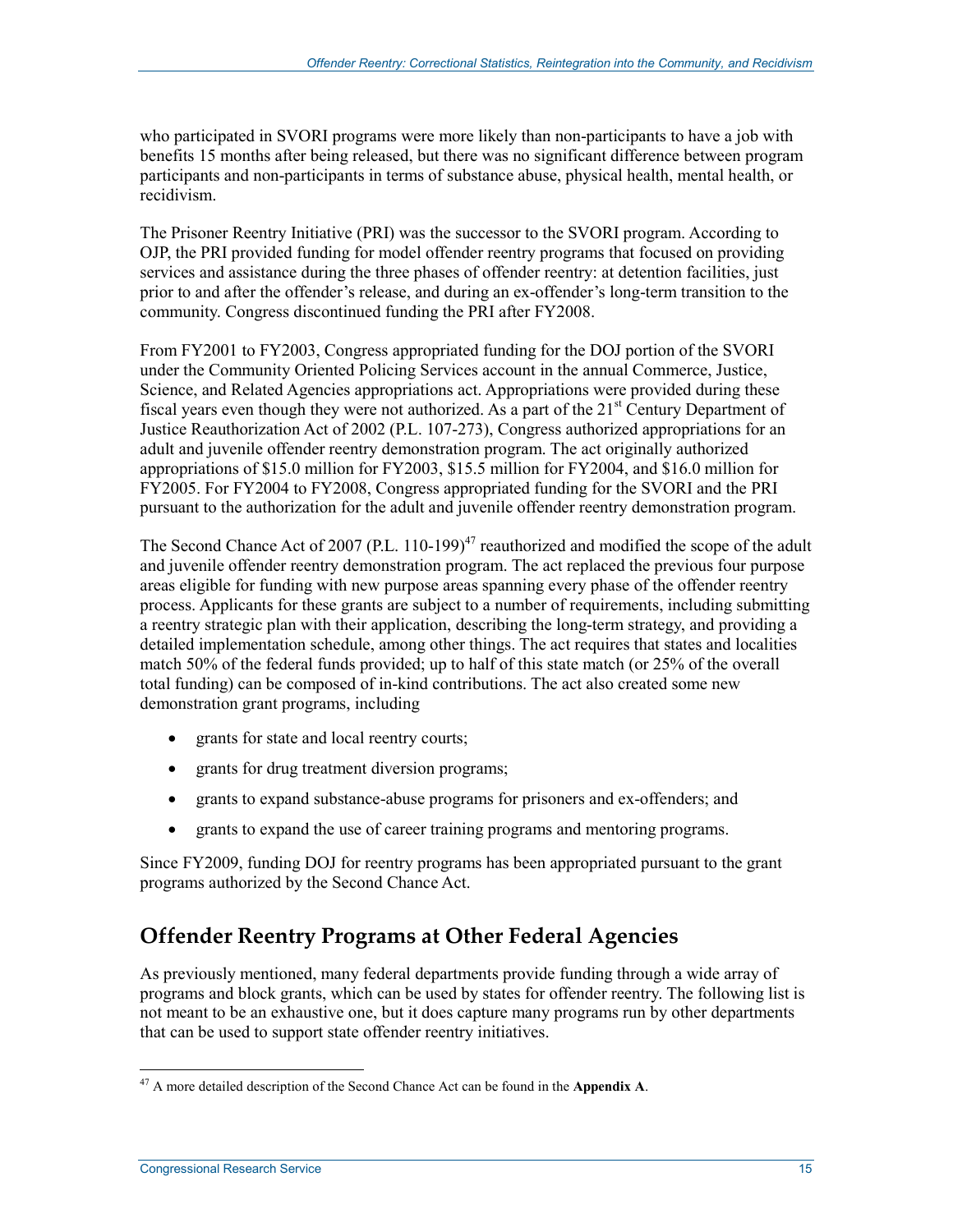#### **The Department of Labor (DOL)**

The Workforce Investment Act<sup>48</sup> (WIA) of 1998 (P.L. 105-220) authorized a nationwide system of workforce development programs, America's Workforce Network, that provides information and services to connect youths and adults with employers.<sup>49</sup> These programs, which can be used by ex-offenders, provide services such as skills-training and job-placement. DOL also instituted a Young Offender Reentry Demonstration Grant Program, which provides funds to communities for offender reentry programs for offenders aged 14 to 21 who are already in the criminal justice system or are considered high-risk. This program focuses on job-training, education, substanceabuse treatment, mental health care, housing assistance, and family support services.

In addition, DOL maintains two programs that provide incentives for companies to hire exoffenders. The Work Opportunity Tax Credits program<sup>50</sup> provides up to \$2,400 in tax credits to companies for every former offender they hire,<sup>51</sup> and the Federal Bonding Program allows companies who cannot obtain bonding or insurance from their own providers to bond exoffenders for up to  $$25,000$  for up to six months.<sup>52</sup>

#### **The Department of Education (DOE)**

A variety of DOE programs can be used by states to help fund or provide technical support for offender reentry programs that focus on education. The Office of Vocational and Adult Education provides several different programs for offender reentry. The Lifeskills for State and Local Inmates Program provides funding for demonstration projects to reduce recidivism through educational services before inmates are discharged into the community.<sup>53</sup> The Grants to States for Workplace and Community Transition Training for Incarcerated Youth Offenders funds postsecondary education and vocational training for people under the age of 25 from five years before their release to one year post-release.<sup>54</sup> Title II of the Workforce Investment Act, Adult Education and Family Literacy, also authorized funding to be appropriated for basic skills instruction; up to 10% of the funds can be used for institutionalized offenders or for ex-offenders in community programs. In addition, the Perkins State Grant Program allows states to use up to 1% of their funds to serve offenders in institutions.<sup>55</sup>

<sup>&</sup>lt;sup>48</sup> U.S. Department of Labor, Employment & Training Administration, "Serious and Violent Offender Reentry Initiative Appendices," http://www.doleta.gov/grants/sga/reentry\_app.cfm, hereinafter "Serious and Violent Offender Reentry Initiative Appendices."

<sup>49</sup> For more information about the Workforce Investment Act, please refer to CRS Report RL33687, *The Workforce Investment Act (WIA): Program-by-Program Overview and Funding of Title I Training Programs*, by David H. Bradley.

<sup>50</sup> For more information about the Work Opportunity Tax Credits Program, please refer to CRS Report RL30089, *The Work Opportunity Tax Credit (WOTC)*, by Christine Scott.

<sup>&</sup>lt;sup>51</sup> U.S. Department of Labor, Employment & Training Administration, "Work Opportunity Tax Credit" available at http://www.doleta.gov/business/Incentives/opptax/.

 $52$  U.S. Department of Labor, Employment & Training Administration, "Federal Bonding Program," http://www.bonds4jobs.com/program-background.html.

<sup>53</sup> U.S. Department of Education, "Life Skills for State and Local Prisoners Program," http://www.ed.gov/programs/ lifeskills/index.html.

<sup>&</sup>lt;sup>54</sup> U.S. Department of Education, "Guide to U.S. Department of Education Programs, FY2007," p. 38, http://www.ed.gov/programs/gtep/gtep.pdf.

<sup>&</sup>lt;sup>55</sup> "Serious and Violent Offender Reentry Initiative Appendices"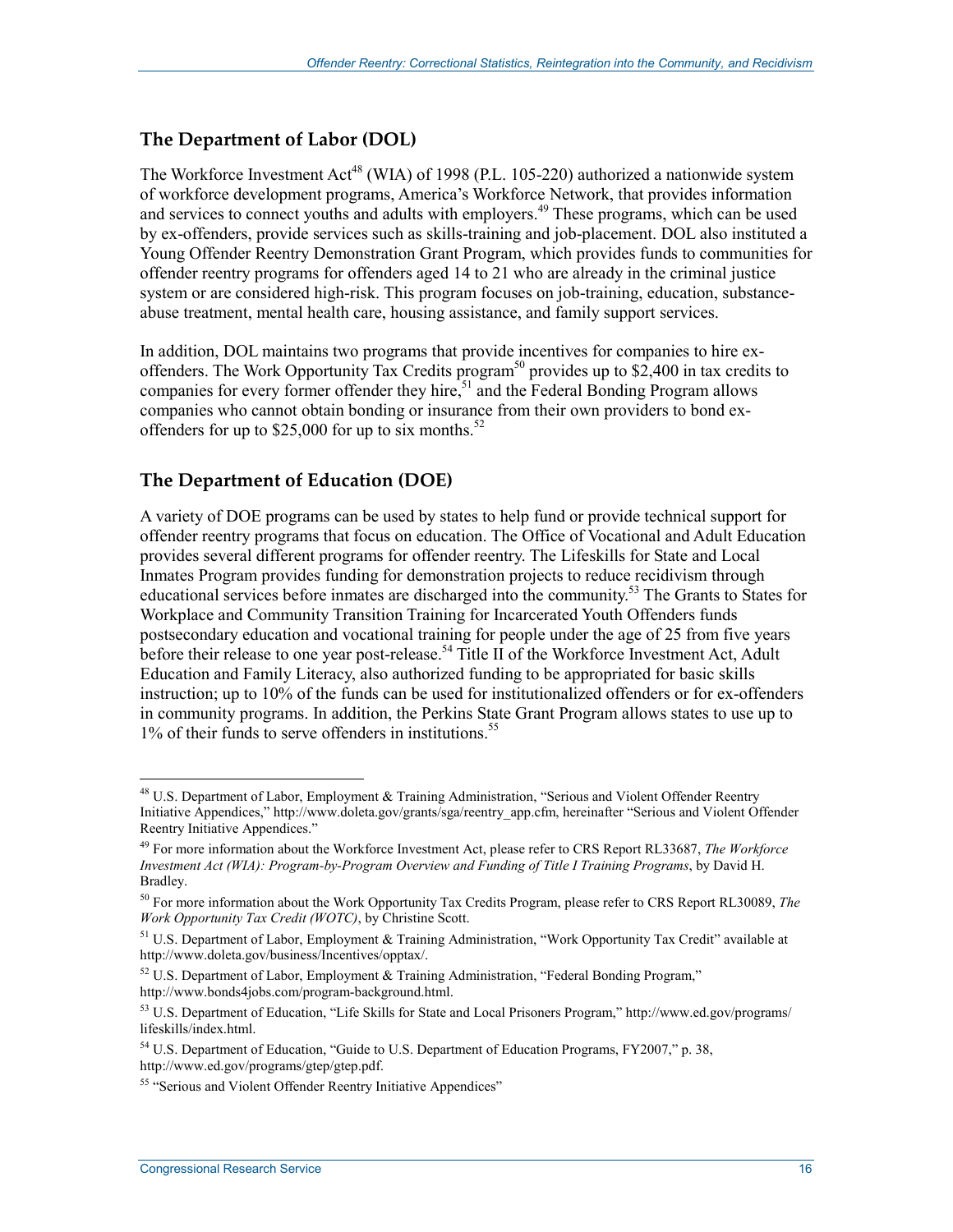#### **The Department of Housing and Urban Development (HUD)**

HUD funds a variety of programs that help states and local governments to support housing programs. The Community Development Block Grant Program aims to assist states in developing viable urban communities. Funds are allocated by formula to the states, and communities and grantees have significant discretion concerning how to allocate their federal funding—including using some funds to provide housing for ex-offenders.<sup>56</sup>

#### **The Department of Health and Human Services (DHHS)**

DHHS provides funding for a multitude of programs that can be used to help offender reentry programs through the Substance Abuse and Mental Health Services Agency<sup>57</sup> (SAMHSA) and the Office of Community Services. These programs include the Recovery Community Support Program, which targets people and families recovering from drug abuse and addiction, and several block grant programs. SAMHSA also funds a program that specifically targets offender reentry known as the Young Offender Reentry Program (YORP). The YORP provides funding for state, tribal, and local governments, as well as community based nonprofit organizations, to expand substance abuse treatment and supervision programs for juvenile and young adult offenders re-entering the community.58 Funds for DHHS programs may be used to provide substance abuse or mental health services for offenders on parole or probation. However, DHHS funds may not be used to provide services to incarcerated offenders.<sup>59</sup>

#### **Coordination Between Federal Agencies**

There are a number of entities that bring together offender reentry professionals from state and local governments, nonprofit organizations, and academic institutions, including the Reentry Policy Council founded by the Council of State Governments and the Reentry Roundtable hosted by the Urban Institute. Both of these organizations attempt to bolster information sharing about best practices and funding opportunities and coordination between the various state and local agencies and stake-holders within the offender reentry field.

The DOJ has started an interagency Reentry Council to coordinate federal reentry efforts and advance effective reentry policies. The first meeting of the council was held in January 2011, and one will be held every six months. The purpose of the council is "to bring together numerous federal agencies to make communities safer, assist those returning from prison and jail in becoming productive, tax-paying citizens, and save taxpayer dollars by lowering the direct and collateral costs of incarceration."60 The council includes representatives from the following agencies and offices:

<sup>56</sup> Ibid.

<sup>57</sup> For more information about SAMHSA, see CRS Report R41477, *Substance Abuse and Mental Health Services Administration (SAMHSA): Agency Overview and Reauthorization Issues*, by C. Stephen Redhead.

<sup>&</sup>lt;sup>58</sup> Testimony of Senior Policy Advisor to the Administrator Cheri Nolan, Substance Abuse and Mental Health Services Administration, U.S. Department of Health and Human Services, before the Committee on the Judiciary, Subcommittee on Corrections and Rehabilitation, Thursday, September 21, 2006.

<sup>&</sup>lt;sup>59</sup> "Serious and Violent Offender Reentry Initiative Appendices."

<sup>60</sup> National Reentry Resource Center, *Federal Interagency Reentry Council*, http://csgjusticecenter.org/nrrc/projects/ firc/.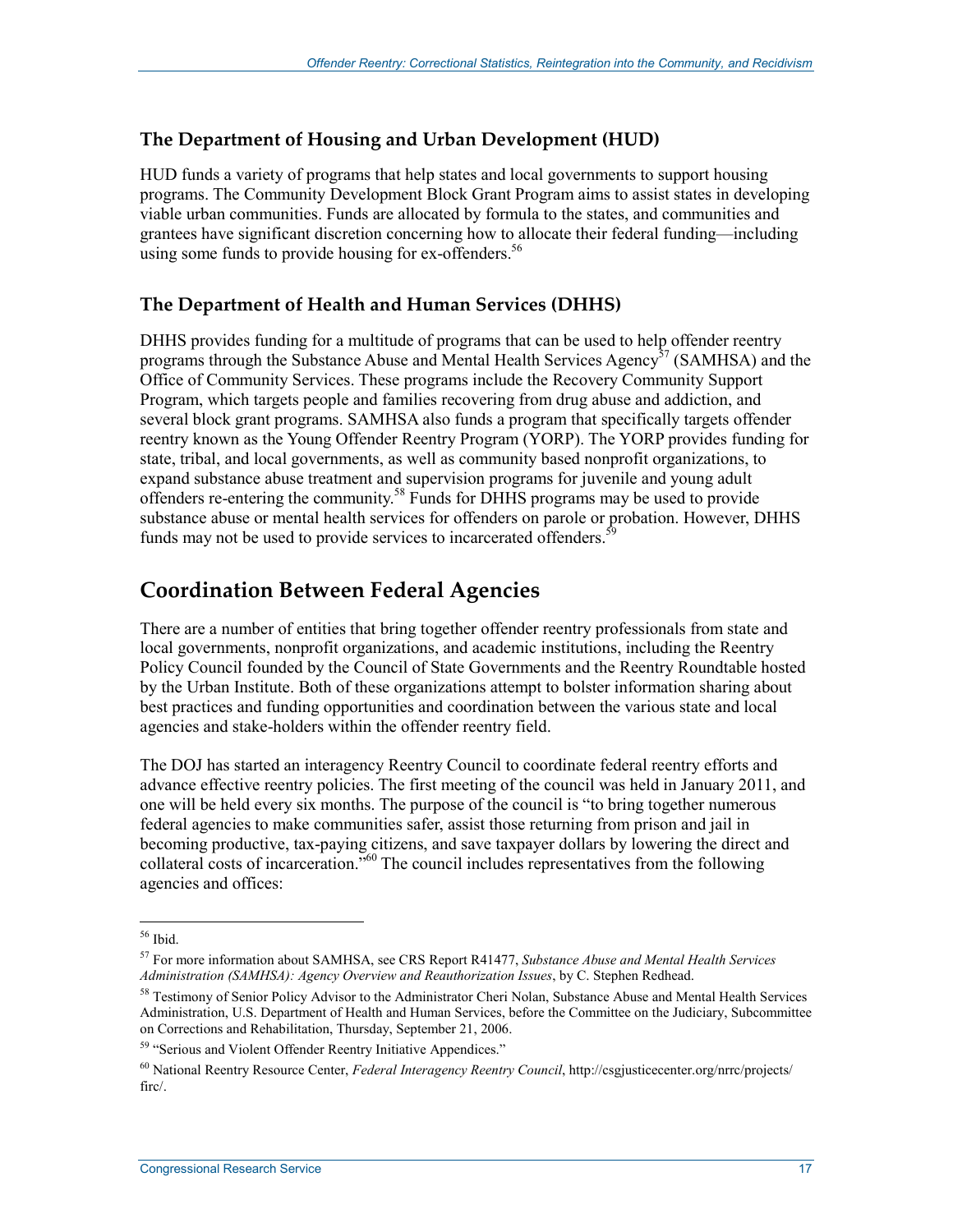- Department of Justice,
- Department of the Interior,
- Department of Agriculture,
- Department of Labor,
- Department of Health and Human Services,
- Department of Housing and Urban Development,
- Department of Education,
- Department of Veterans Affairs,
- Office of National Drug Control Policy,
- Social Security Administration,
- Domestic Policy Council,
- Equal Employment Opportunity Commission,
- White House Office of Faith-Based and Neighborhood Partnerships,
- Office of Personnel Management,
- Office of Management and Budget,
- Internal Revenue Service,
- Federal Trade Commission,
- Interagency Council on Homelessness, and
- Small Business Administration.

## **Conclusion**

Over the past two and a half decades, the prison population and the number of ex-offenders being released into the community have been increasing. The increasing number of ex-offenders entering the community has put pressure on public policy makers to provide treatments and services that will smooth the reintegration process while reducing recidivism. When deciding what programs to fund, policy makers often focus on reducing recidivism. The focus on reducing recidivism, however, is complicated by the fact that there are different definitions of recidivism. For example, the last major national-level study showed that two-thirds of ex-offenders came into contact with the legal system and that about half were back in prison within three years of their release. However, only a quarter of the ex-offenders ended up in prison for having committed new crimes; another quarter were back in prison for technical violations of their release (such as failing a drug test). Whether technical violations should be considered a measure of recidivism or whether recidivism should be confined to the commission of new crimes has engendered much debate within the criminal justice field.

While the emphasis on reducing recidivism is important, programs can also be evaluated based on other outcome measures such as their ability to connect ex-offenders with jobs, services, and institutions in their communities. The best available research has shown that there are a number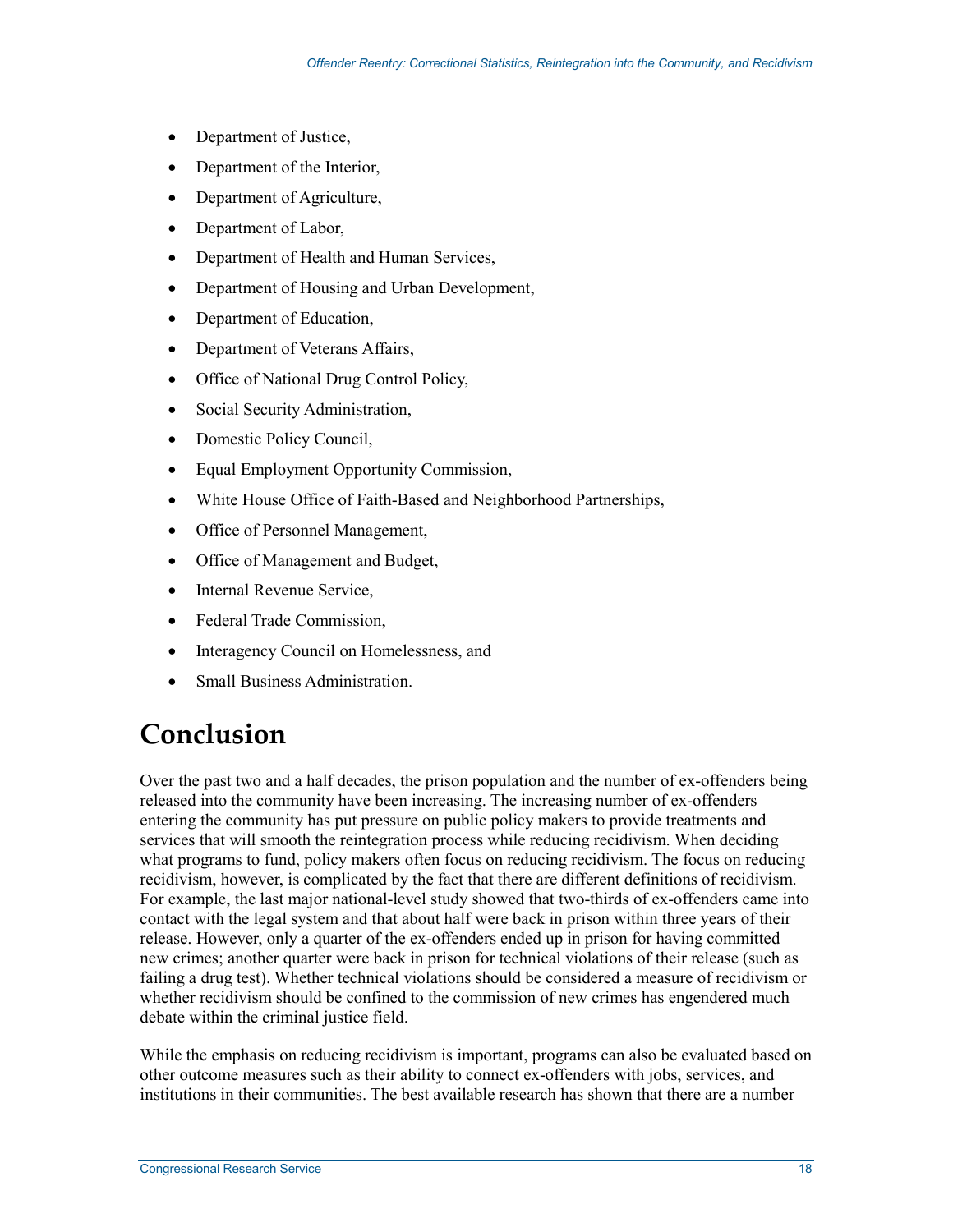of services that can help ex-offenders reconnect with their communities and lower recidivism, including programs focusing on providing vocational training, substance abuse prevention, mental health services, and alternative housing. The reportedly most successful programs focus on high-risk offenders, are intensive in nature, begin during institutional placement, and take place mostly in the community. However, a relative lack of scientifically rigorous research has made it difficult to draw definitive conclusions about which programs are most effective.

As Congress considers this issue, a number of policy issues may be assessed, including whether the current federal grant programs are adequate or whether new programs should be created, whether there is a need for more current national-level recidivism data, whether enough coordination of the many programs that may be used to help ex-offenders is occurring within the federal government, whether more evaluations of offender reentry programs are needed, and whether funding will be appropriated for the programs and activities that were authorized by the Second Chance Act.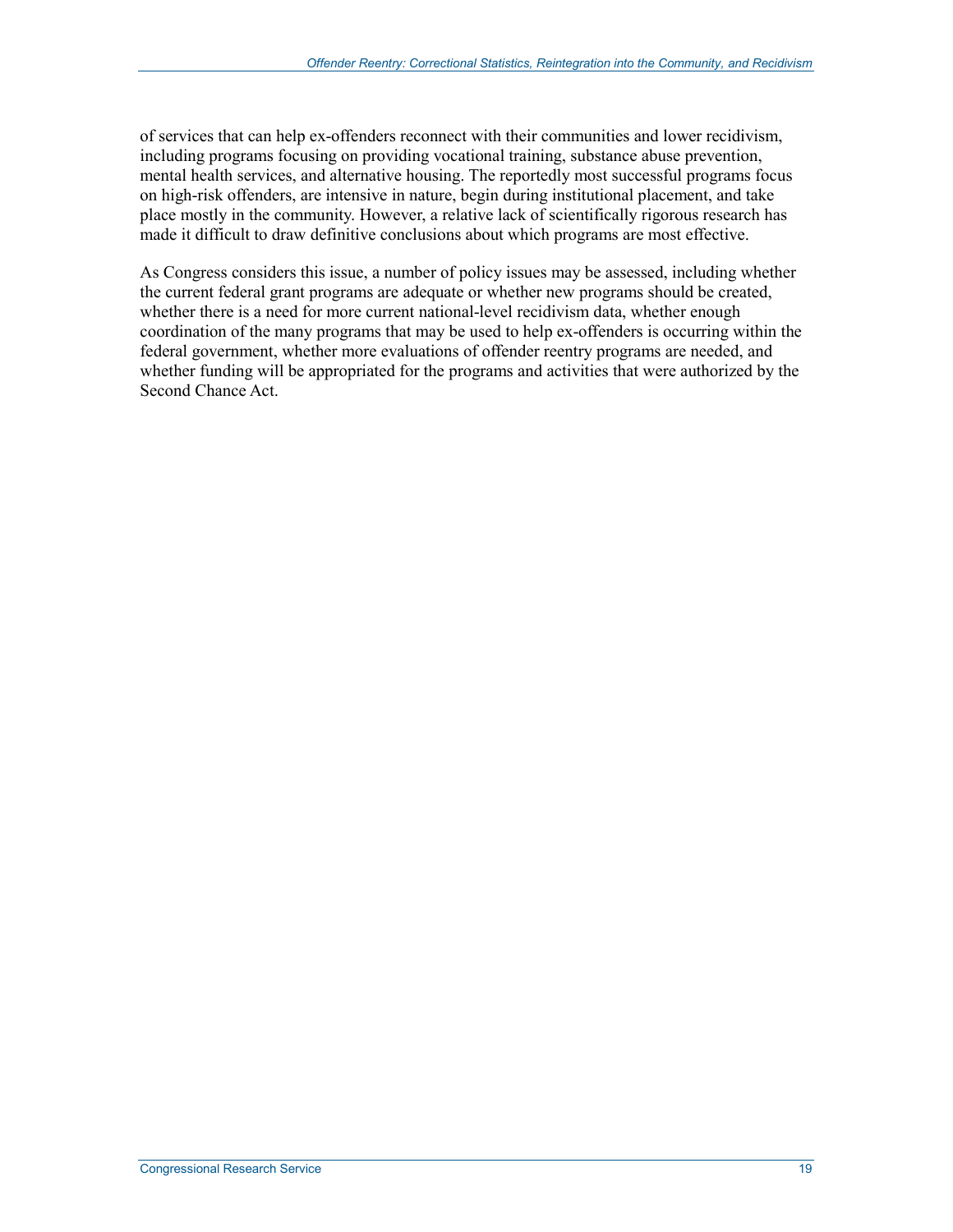## **Appendix A. Section-by-Section Comparison of the Second Chance Act**

The Second Chance Act, P.L. 110-199, was passed by the House on November 13, 2007, and by the Senate on March 11, 2008. The act was signed into law on April 9, 2008. Following is a section-by-section analysis of the act's provisions.

### **Amendments to Current Offender Reentry Grant Program (§101)**

The Second Chance Act reauthorized and expanded the adult and juvenile offender state and local offender reentry demonstration projects codified at 42 U.S.C. 3797w(b-c). The act replaced the four current purpose areas eligible for funding with seven broad purpose areas:

- educational, literacy, vocational, and job placement services;
- substance abuse treatment and services, including programs that start in placement and continue through the community;
- programs that provide comprehensive supervision and offer services in the community, including programs that provide housing assistance and mental and physical health services;
- programs that focus on family integration during and after placement for both offenders and their families;
- mentoring programs that start in placement and continue into the community;
- programs that provide victim-appropriate services, including those that promote the timely payment of restitution by offenders and those that offer services (such as security or counseling) to victims when offenders are released; and
- programs that protect communities from dangerous offenders, including developing and implementing the use of risk assessment tools to determine when offenders should be released from prison.

Applicants for these grants are subjected to a number of requirements, including submitting a reentry strategic plan with their application, describing the long-term strategy, providing a detailed implementation schedule, identifying the local government's role in the plan, and describing the "evidence based methodology and outcome measures" that are used to evaluate the programs and "provide valid measures" of the program's impact.

The act allows the Attorney General (AG) to make grants for these programs if the applications received meet the following conditions:

- they are explicitly supported by the chief executive of the unit of government applying for the funding;
- they extensively discuss the role that the various law enforcement entities involved in the reentry process will have in the program;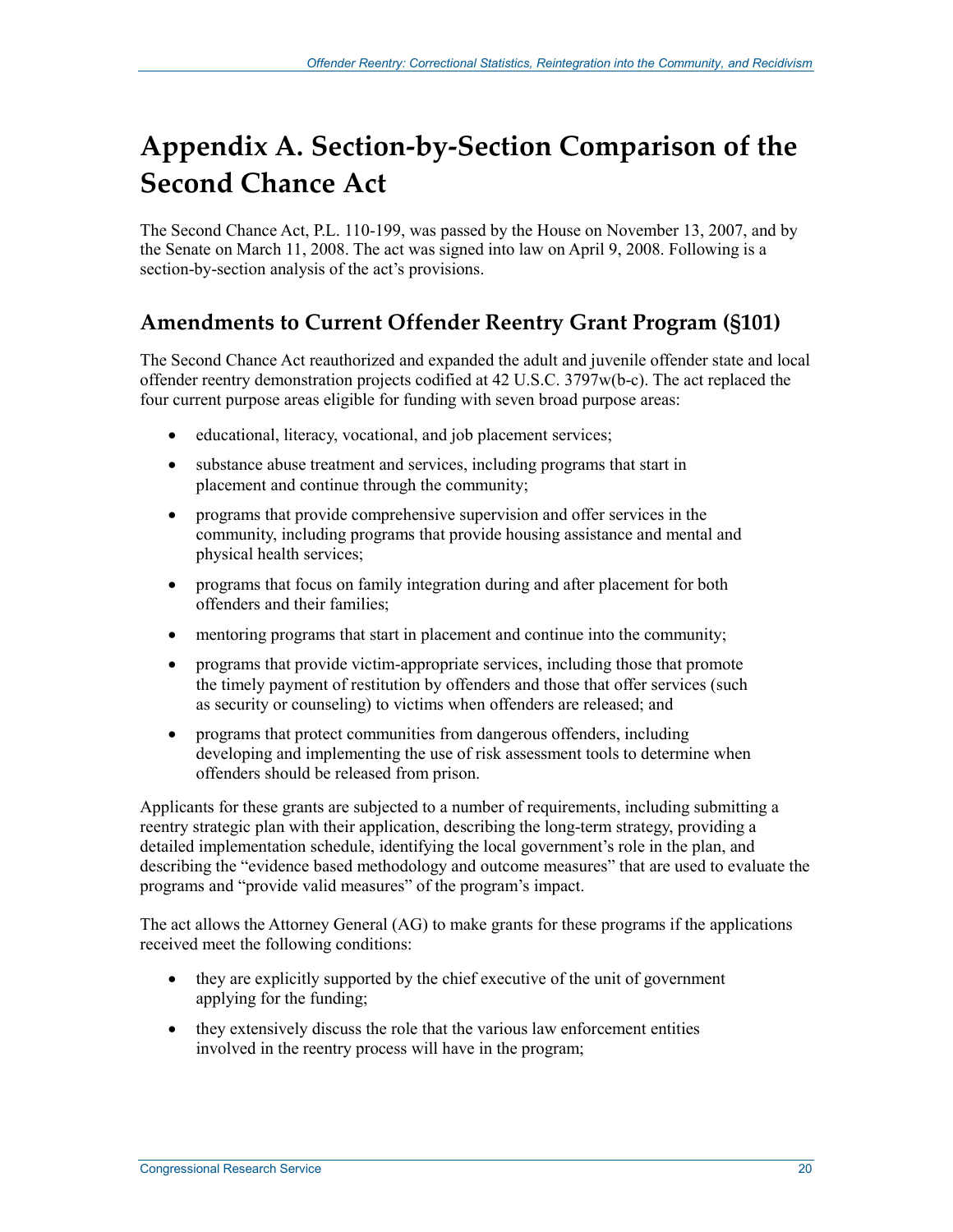- they provide extensive evidence of collaboration among the state and local health, housing, child welfare, education, substance abuse, victims services, employment, and law enforcement agencies;
- they provide a plan for analyzing any statutory, regulatory, or other hurdles that may exist to reintegrating offenders into the community; and
- they include a reentry taskforce as described below to carry out the activities funded under the grant.

The act requires applicants to develop a comprehensive strategic reentry plan that contains measurable five-year performance outcomes, with the goal of reducing recidivism by 50% over this period. As a condition of funding, applicants are also required to create offender reentry taskforces that would integrate the prime offender reentry stake-holders in their communities in order to pool resources, facilitate data-collection, and reduce recidivism. Grantees are also required to submit annual reports to DOJ that identify the specific progress made toward achieving their strategic performance outcomes, and may be eligible for future grants if they demonstrate adequate progress towards reducing recidivism by 10% over a two-year period.

In awarding grants under this program, the AG is directed to prioritize applications that

- focus on geographic areas with a disproportionate population of ex-offenders;
- include input from nonprofit organizations, consultation with victims and exoffenders, and coordinate with families;
- demonstrate effective case management in order to provide comprehensive and continuous services during reentry;
- review the adjudications process for parole violations in the applicant's criminal justice system;
- provide for an independent evaluation of the program, including, to the extent practicable, the use of random assignment; and
- target high risk offenders through the use of validated assessment tools.

Additionally, the act establishes a National Adult and Juvenile Offender Reentry Resource Center by authorizing the AG to make a grant available to an eligible organization. The selected organization are directed to provide education, training, and technical assistance to states and other governments in order to collect and disseminate data and best practices in offender reentry, including the use of evaluation tools and other measures to assess and document performance. Up to 4% of the authorized level of funding can be used to establish and run this center.

The act authorizes \$55 million in both FY2009 and FY2010 for these programs and limits funding for technical assistance and training to between 2% and 3% of the overall total appropriated. The total federal share of funding for these grants is limited to 50%; however, up to 50% of the state and local matching funds (i.e., 25% of the overall grant) could be fulfilled through in-kind contributions of goods or services.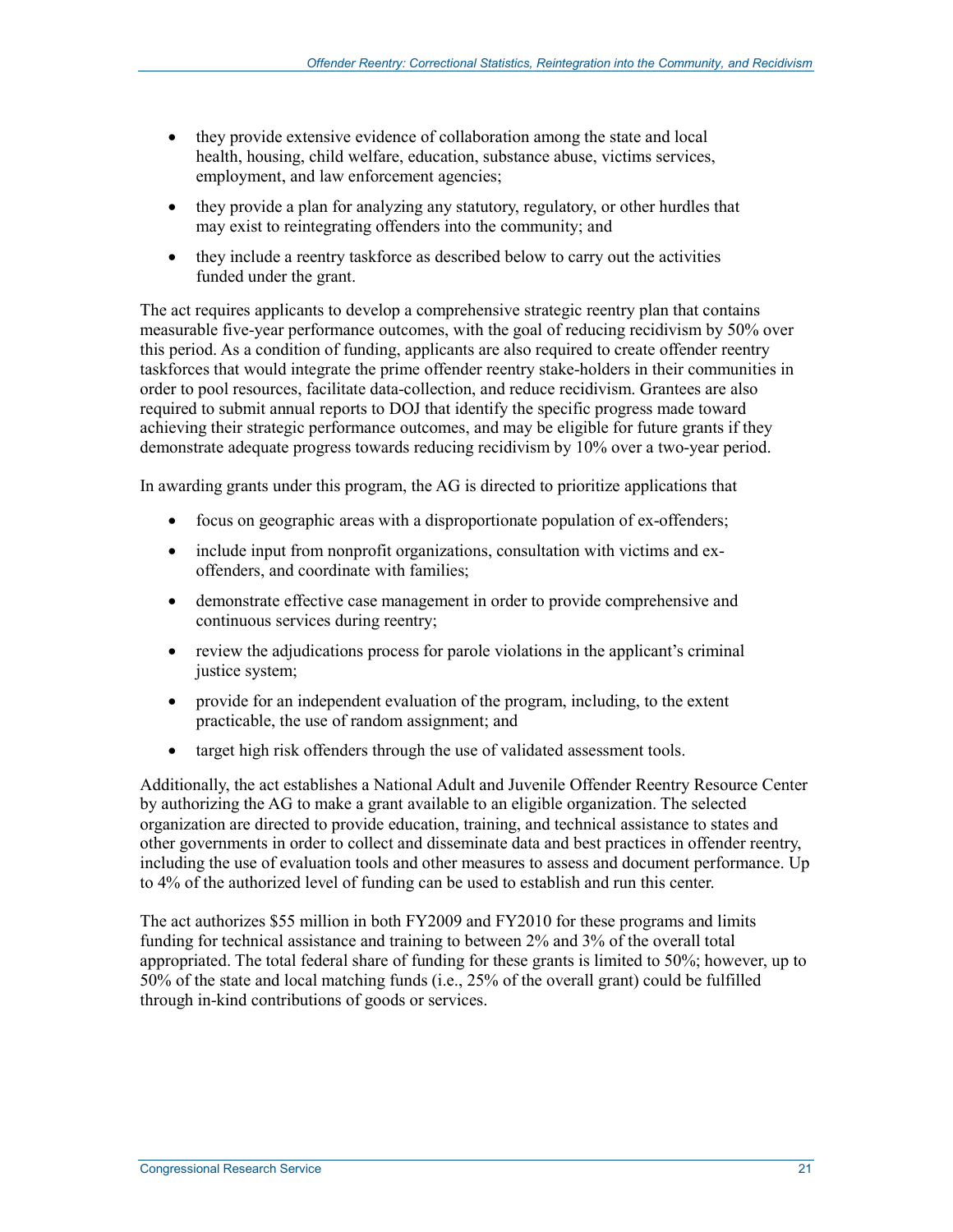### **Improvement of the Residential Substance Abuse Treatment for State Offenders Program (§102)**

This provision requires states receiving grants under the residential substance abuse treatment program (42 U.S.C. 3796ff) to ensure that individuals participating in these programs receive aftercare services, including a full continuum of support services. The act defines residential substance abuse treatment programs as a course of comprehensive individual and group substance abuse services lasting at least six months in residential treatment facilities that are set apart from the general population of a prison or jail. The act also requires the AG to study the use and effectiveness of the funds used to provide the required aftercare services.

### **Definition of Violent Offender for Drug Court Program (§103)**

The act modifies the government's current drug court grant program, restricting the current definition of "violent offender" to individuals charged with or convicted for certain offenses that are punishable by a sentence of longer than one year (prior there was no minimum sentence length).<sup>61</sup> The act requires all grantees under this program to adhere to this definition of "violent" offender" within three years of the enactment of the act (i.e., April 9, 2011), and requires the secretary to publish regulations to this effect within 90 days of enactment. Any drug court not adhering to this definition by April 9, 2011, would see their grant allocations reduced.

### **New Offender Reentry Grant Programs**

Subtitle B creates a number of new targeted grant programs within the Department of Justice (DOJ) relating to the reintegration of offenders into the community.

### **State and Local Reentry Courts (§111)**

This provision creates a new grant program within DOJ to fund reentry courts. Subject to the availability of appropriations, grants up to \$500,000 are made available for state and local adult and juvenile court systems in order to establish and maintain reentry courts. These courts will be tasked with monitoring juvenile and adult offenders reentering into the community and providing them with a coordinated and comprehensive array of services, including housing assistance, education, job training, health services, and substance abuse treatment. In order to be eligible for funding, applicants have to demonstrate the need for their program; create a long-term strategy and detailed implementation plan; identify the government and community entities that would be coordinated by the project; and describe the methodology and outcome measures that would be used to evaluate the program. Additionally, applicants are required to submit annual reports to DOJ including a summary of the activities carried out with the grant and an assessment of whether these activities are meeting the needs identified in the grant application. The act authorizes \$10 million for this program in FY2009 and FY2010. The total federal share of

<sup>&</sup>lt;sup>61</sup> In order to be considered a "violent offender," an individual has to have committed this crime while in possession of a firearm or dangerous weapon, the crime has to have resulted in the death or serious bodily injury of a person, force had to have been used against someone's person, or the offender had 1 or more prior convictions for a felony crime of violence involving the use or attempted use of force against a person with the intent to cause death or serious bodily harm. See 42 U.S.C. 3797 u-2(a)(1).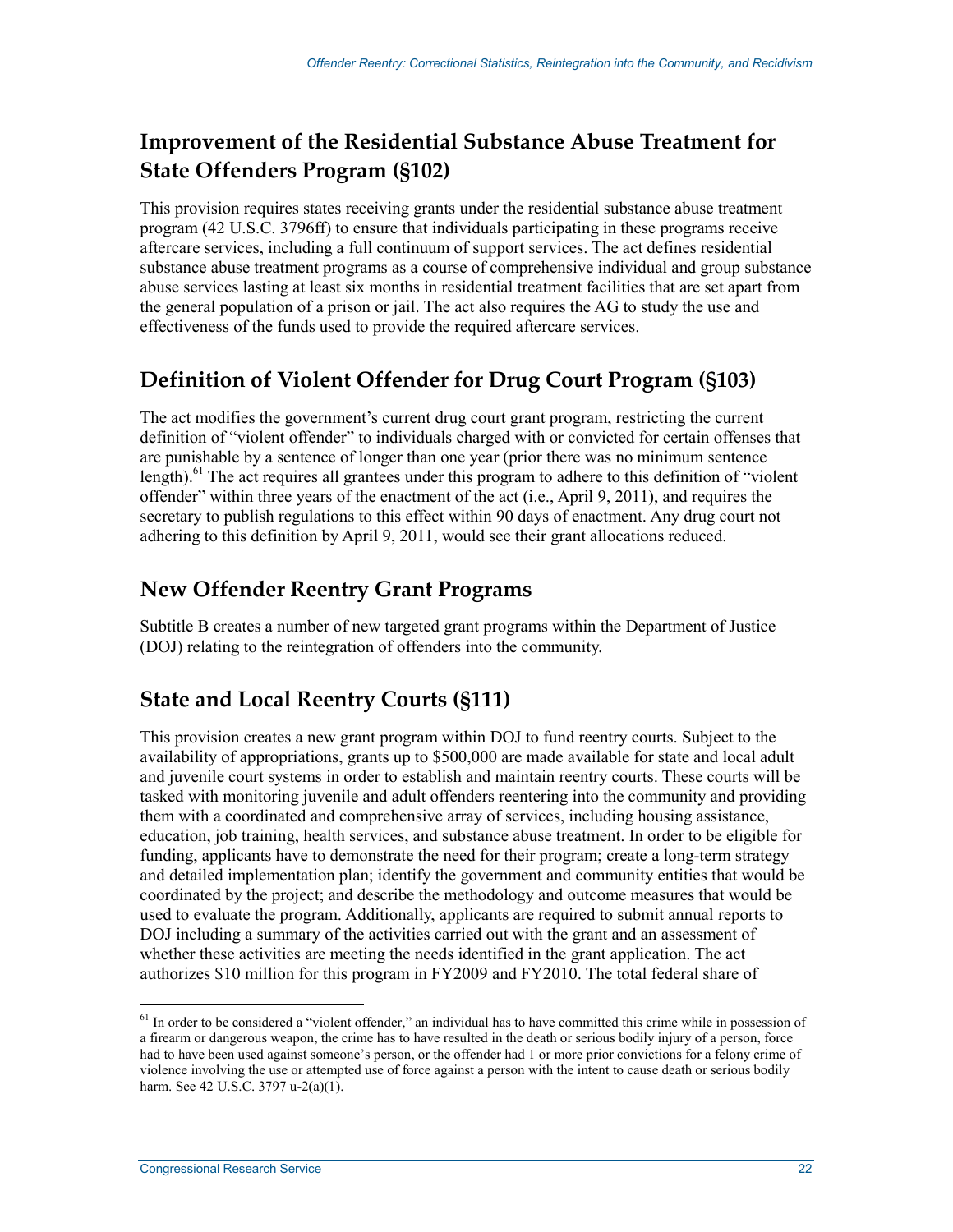funding for these grants is limited to 50%; however, up to 50% of the state and local matching funds (i.e., 25% of the overall grant) could be fulfilled through in-kind contributions of goods or services.

### **Drug Treatment Alternative to Prison Programs (§112)**

This provision creates a new grant program for state and local prosecutors to fund the development, implementation, and expansion of drug treatment programs that are alternatives to imprisonment. The programs require eligible offenders, after having received the consent of the prosecutor, to participate in comprehensive drug treatment programs in lieu of imprisonment. Criminal charges would be dismissed upon completion of the program. Offenders failing to successfully complete their treatment programs would serve their original sentence. In order to be eligible for these programs, the offender in question could not have had any prior felony use of force convictions or have been charged with or convicted of an offense involving a firearm, a dangerous weapon, or the use of force against another individual. The act authorizes \$10 million for this program in FY2009 and FY2010. The total federal share of funding for these grants is limited to 50%; however, up to 50% of the state and local matching funds (i.e., 25% of the overall grant) could be fulfilled through in-kind contributions of goods or services.

### **Family Substance Abuse Treatment Alternatives to Incarceration Grants (§113)**

This provision creates a new grant program to develop, implement, and expand the use of familybased substance abuse treatment programs as alternatives to incarceration for non-violent parent drug offenders. Among other things, the treatment is required to be clinically appropriate, comprehensive, and long-term and would be provided in a residential setting rather than an outpatient or a hospital setting. The program is required to include the implementation of graduated sanctions applied on the basis of the offender's accountability throughout the course of the program and the development of reentry plans for offenders. Offenders failing to complete the program are required to complete the sentence for the underlying crime involved. Grantees are required to submit annual reports to DOJ detailing the effectiveness of their programs using evidence-based data. Prison-based programs are required to locate their programs in an area separate from the general population, to create and support treatment plans for incarcerated parents, and to ensure continuity of care if participating offenders are transferred to a different facility. The act authorizes \$10 million in FY2009 and in FY2010 for these grants; not less than 5% of this total is to be allocated to Indian Tribes.

### **Grants to Evaluate and Improve Educational Methods at Prisons, Jails, and Juvenile Facilities (§114)**

This program authorizes the AG, subject to the availability of appropriations, to make grants to evaluate, identify, and improve programs that focus on providing educational and vocational programs for offenders by identifying and implementing best practices. Grantees are required to submit reports within 90 days of the last day of the final fiscal year of a grant detailing the progress that they have made. The act authorizes appropriations of \$5 million for this program in FY2009 and FY2010.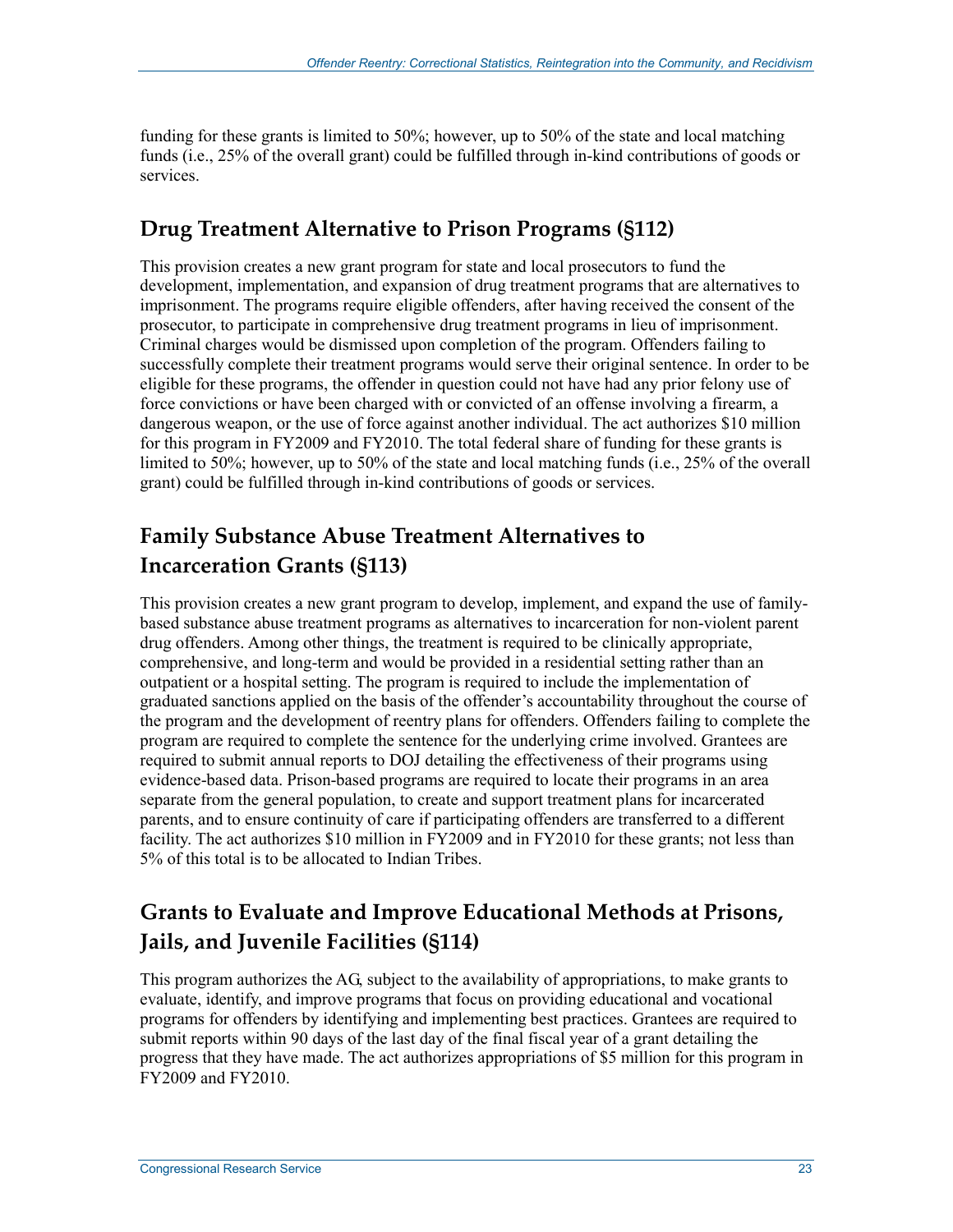#### **Technology Careers Training Demonstration Grants**

The act authorizes the AG to make grants to states, units of local governments, territories, and Indian Tribes to provide technology career training for prisoners. Grants may be awarded for programs that establish technology careers training programs for offenders during the three-year period prior to their release. Access to the Internet during the program will be restricted to ensure public safety. Grantees must submit a report to DOJ describing and assessing the program each fiscal year. The act authorizes \$10 million for this program in FY2009 and FY2010.

### **New Drug-Treatment and Mentoring Grant Programs**

Title II of P.L. 110-199 authorizes a series of new grant programs for drug-treatment and mentoring purposes. Subtitle  $A(8201)$  focuses on drug treatment programs, Subtitles B and C (§§211-214) focus on training and mentoring programs, and Subtitle C (§231) would create a federal offender reentry program at the Bureau of Prisons.

### **Offender Reentry Substance Abuse and Criminal Justice Collaboration Program (§201)**

The act authorizes the AG to make grants to states, units of local governments, territories, and Indian Tribes in order to improve drug treatment programs in prisons and reduce the use of alcohol and other drugs by long-term abusers under correctional supervision. Grants may be used to continue or improve existing drug treatment programs, develop and implement programs for long-term substance abusers, provide addiction recovery support services, and establish pharmacological drug treatment services as part of any drug treatment program offered to prisoners.<sup>62</sup> Grant applicants are required to identify the entities that will be involved in providing the treatment, certify that this treatment has been developed in consultation with the Single State Authority for Substance Abuse,<sup>63</sup> certify that the treatment will be clinically appropriate and will provide comprehensive treatment, and describe how evidence-based strategies have been incorporated into the program, including the collection and analysis of data. The AG is required to submit a report to Congress detailing best practices relating to substance abuse treatment in prison and comprehensive treatment of long-term substance abusers by September 30, 2009. Another report on the drug treatment programs funded through this grant program is required by September 30, 2010. The act authorizes appropriations of \$15 million for this program in both FY2009 and FY2010.

### **Mentoring Grants to Nonprofit Organizations (§211)**

This provision would create a new grant program to provide mentoring and other transitional services for offenders being released into the community. Funding could be used for mentoring programs both in placement and during reentry, programs providing transition services during

<sup>1</sup> <sup>62</sup> Pharmacological drug treatment involves using drugs and medications in the treatment of substance abuse. See Clayton Mosher, Scott Akins, and Chad Smith, "Pharmacological Drug Treatment" Paper presented at the annual meeting of the American Society of Criminology, Royal York, Toronto. 2008-04-21.

 $63$  States would be required to identify an entity that would be the single State administrative authority responsible for planning, developing, implementing, monitoring, regulating, and evaluating substance abuse services within the State.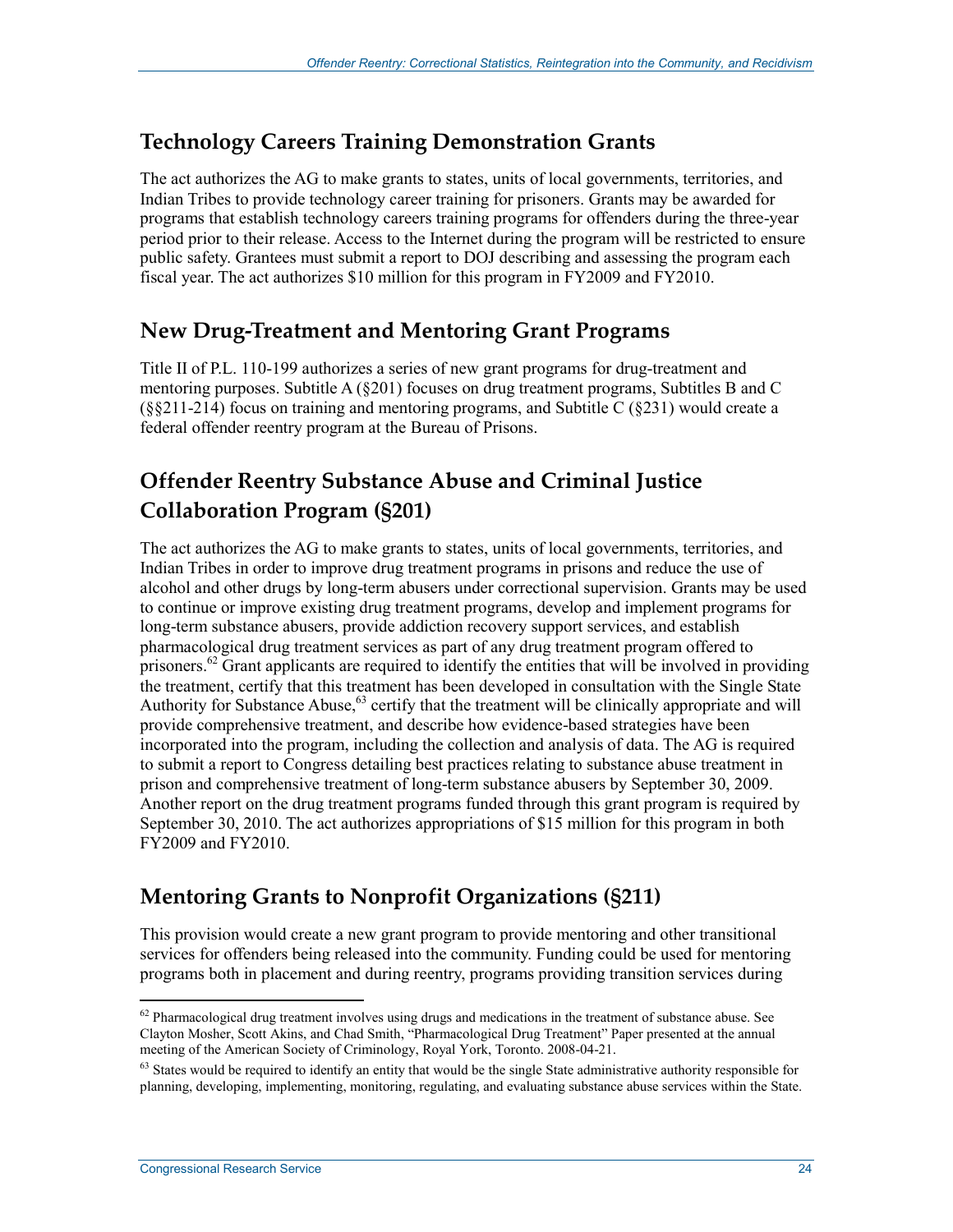reentry, and programs providing training for "offender and victims issues." Priority would be given to applicants providing for the evaluation of their programs, using randomized control trials to the maximum extent feasible. Applicants would be required to identify and report on specific outcome performance measures related to the overall goal of reducing recidivism. The bills would authorize \$15 million in FY2009 and in FY2010 for these grants.

### **Responsible Reintegration of Offenders (§212)**

The act authorizes the Secretary of Labor to make grants to nonprofit organizations to provide a wide array of mentoring, job training and job placement services, and other comprehensive transitional services. Grants may not be used to provide substance abuse treatment, mental health treatment, or housing services; however, grants can be used to coordinate with other entities providing these services. Applications for the program must identify the specific eligible area that will be served and the need for support in this area and describe the services that will be provided, the partnerships that have been established with the criminal justice system and housing authorities, and how other sources of funding will be leveraged to provide support services. In order to be eligible for funding, programs must be located in urbanized areas or clusters (as determined by the Bureau of the Census) that have a large number of prisoners returning to the community and high recidivism rates (however, no definitions for a large number of returning prisoners or high recidivism rates are provided). To be eligible for the program, offenders would be at least 18 years old, have no prior adult convictions or convictions for violent or sex-related offenses, and have been released from prison no more than 180 days before they begin participating in the grant program.<sup>64</sup> Not more than 15% of the grant may be used to pay for administrative costs. The act authorizes \$20 million in appropriations for the Secretary of Labor to carry out this section in both FY2009 and FY2010; up to 4% of the appropriation may be used to provide technical assistance.

### **Bureau of Prisons Policies on Mentoring Contacts (§213)**

This provision directs the Director of the Bureau of Prisons (BOP) at DOJ to adopt and implement a policy by July 9, 2009, to ensure that mentors working with incarcerated offenders are permitted to continue providing their services to the offender after their release from prison. The Director is required to submit a report to Congress concerning this policy's implementation by September 20, 2009.

### **Bureau of Prisons Policies on Chapel Library Material (§214)**

The Director of the BOP is required to discontinue the Standardized Chapel Library project, or any other project that compiles, lists, or restricts prisoner access to materials provided by chapel libraries by May 9, 2008. Exceptions are made for materials that incite, promote, or suggest violence and materials prohibited by law.

<u>.</u>

 $64$  Grantees may exempt 10% of their clients from this 180-day requirement.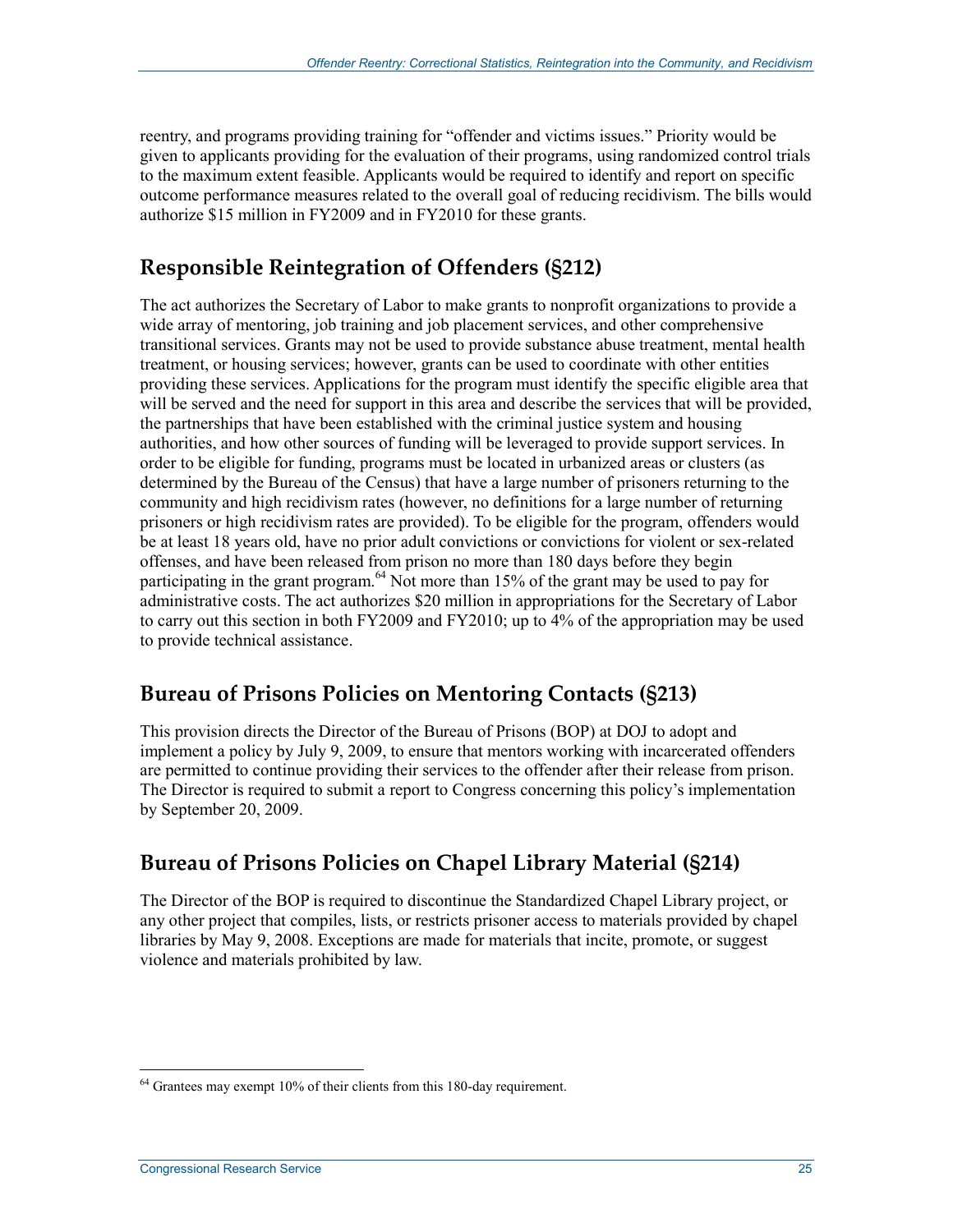### **Federal Prisoner Reentry Program (§231)**

The act establishes a prisoner reentry program within the BOP. BOP is required to create a federal prisoner reentry strategy that will

- assess each prisoner's skill level at the beginning of their prison term (including academic, vocational, health, cognitive, interpersonal, daily living, and other related skills);
- create a skills development plan for prisoners to be carried out during their term of imprisonment;
- determine program assignments for prisoners based on the needs identified by the assessment;
- give priority to the reentry needs of high-risk populations, including sexoffenders, career criminals, and prisoners with mental health problems;
- coordinate and collaborate with other criminal justice, community-based, and faith-based organizations;
- collect information about a prisoner's family relationships and parental responsibilities; and
- provide incentives for prisoners to participate in skills development programs.

Incentives for prisoners to participate in skills development programs include allowing offenders to spend the maximum amount of time in community confinement facilities. Additionally, BOP is required to assist offenders in obtaining identification prior to their release.

The act modifies current law to include a number of new duties for the Director of BOP. These new duties include the establishment of prerelease planning procedures for all federal offenders that help prisoners apply for federal and state benefits prior to their release, and the establishment of reentry planning procedures to provide federal offenders with information in a number of reentry-related areas. BOP is required to establish and implement a system that will allow it to quantitatively track progress in responding to the reentry needs of its inmates and to provide an annual report to the House and Senate Committees on the Judiciary concerning its progress. An annual report is also required containing recidivism statistics for federal prisoners, including information concerning the relative recidivism rates of offenders participating in major inmate programs. After the initial report establishes a baseline recidivism rate for BOP ex-offenders, the act establishes 5- and 10-year goals of 2% and 5% reductions in this rate, respectively.

BOP is further required to ensure that the United States Probation and Pretrial Services System has medical information for inmates scheduled for release in order to create supervision plans that address the medical and mental health care needs of ex-offenders, and to ensure that each prisoner in community confinement has access to medical and mental health care.

In addition to the offender reentry program established above, the act also establishes two new programs within BOP:

• A pilot program within BOP to determine the effectiveness of allowing certain elderly, non-violent offenders to serve the remainder of their sentences on home detention. In order to be eligible for this program, offenders would have to be 65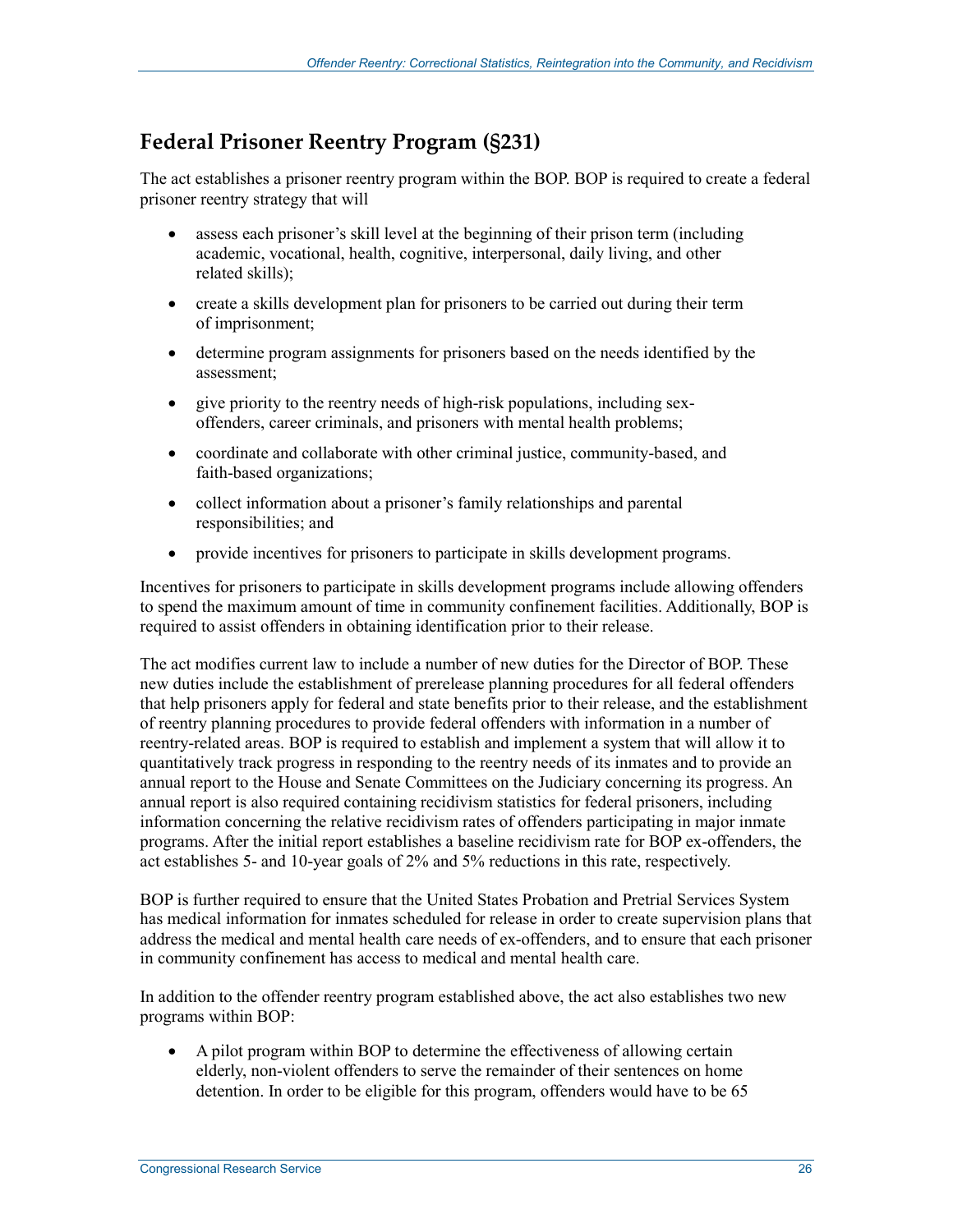years old or older and have never been convicted of a violent or sex-related crime or given a life-sentence, among other things.

• A program to provide satellite tracking of certain high-risk individuals after their release from prison, in conjunction with the use of graduated sanctions, the provision of reentry related services, and the involvement the offender's family, a victim advocate, and the victim. The act authorizes \$5 million for this purpose in FY2009 and in FY2010.

### **Offender Reentry Research (§241)**

The act allows, but does not direct, the National Institute of Justice to conduct research into offender reentry. This research may include a study identifying the number and characteristics of children with incarcerated parents and their likelihood of engaging in criminal activity, a study identifying mechanisms to compare recidivism rates between states, and a study on the characteristics of individuals released from prison who do not recidivate.

The act also allows, but does not direct, the Bureau of Justice Statistics to conduct research on offender reentry. This research may include an analysis of the populations that present unique reentry challenges, studies to determine the characteristics of individuals who return to prison (including which individuals pose the highest risk to the community), annual reports on the profile of the population leaving detention and entering the community, a national recidivism study every three years, and a study of post incarceration supervision (e.g., parole) violations.

#### **Grants to Study Post-Incarceration Supervision Violations (§242)**

This provision creates a new grant program to fund state studies aimed at improving datacollection on offenders who have their post-incarceration supervision revoked in order to better identify which individuals pose the greatest risk to the community. In order to receive funding, states have to certify that their program would collect "comprehensive and reliable data" and have to provide this data to the Bureau of Justice Statistics.

### **Addressing the Needs of Children of Incarcerated Parents (§243)**

This provision directs the AG to collect data and develop best practices concerning the communication and coordination between state corrections and child welfare agencies, especially as they relate to the safety and support of children of incarcerated parents. The best practices developed should include policies, procedures, and programs that could be used to safeguard the parent-child bond during incarceration and assist incarcerated parents in planning for the future and well-being of their children.

### **Study of Effectiveness of Depot Naltrexone for Heroin Addiction (§244)**

The act authorizes the AG, acting through the National Institute of Justice, to make grants to public and private research entities to evaluate the effectiveness of depot naltrexone for the treatment of heroin addiction. In order to be eligible for funding, research entities must demonstrate that they conduct research in a public or private institution of higher education, that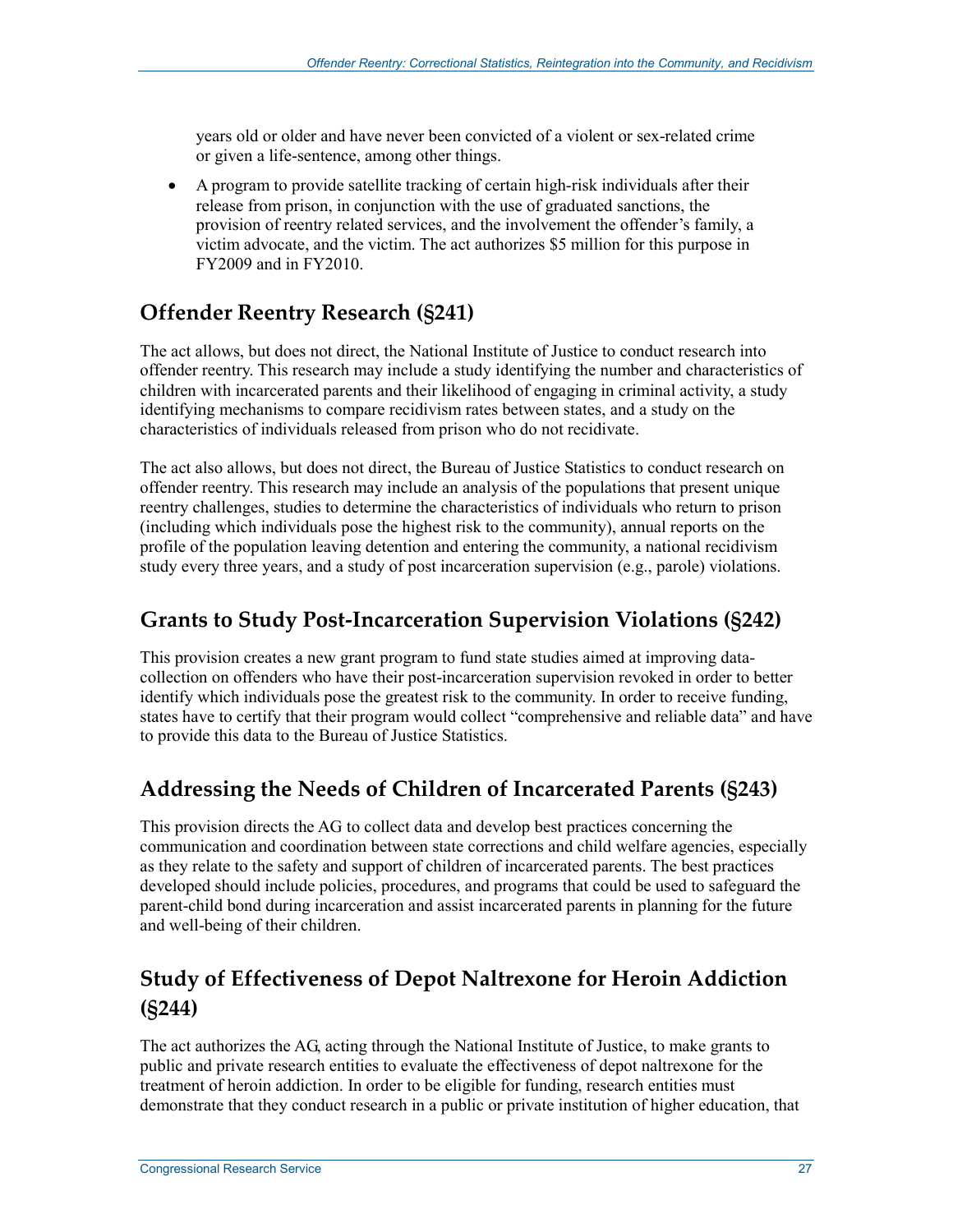they plan to work with parole or probation officers for offenders under court supervision, and that they will use randomized control trials to evaluate their programs. Grantees are required to submit reports to DOJ describing and assessing the uses of their grant.

### **Authorization of Appropriations for Research (§245)**

The act authorizes \$10 million in both FY2009 and FY2010 to carry out the research programs authorized by §§241-244.

### **Clarification of Authority to Place Prisoner in Community Corrections (§251)**

This provision would require the Director of the BOP to ensure, to the extent practicable, that prisoners within the federal correctional system spend up to a year at the end of their sentence focusing on their reentry into the community. As part of this practice, BOP would be authorized to transfer offenders to community correctional facilities or to home confinement (for the shorter of the last 10% or six months of their sentence). The provision would also give BOP the discretion to disregard a court's order that an offender serve part of his sentence in a community correctional facility.

#### **Residential Drug Abuse Program in Federal Prisons (§252)**

The act replaces the current definition of a residential drug abuse program with language defining such a program as a course of individual and group activities and treatment lasting at least six months in residential treatment facilities that are set apart from the general prison population. The act also stipulate that this treatment can include pharmacotherapies that extend beyond the sixmonth period.

### **Contracting for Services for Post-Conviction Supervision of Offenders (§253)**

This provision would give the Director of the Administrative Office of the United States Courts the authority to enter into contracts with public and private agencies to monitor and provide a wide array of services to offenders in the community to promote their reintegration.

#### **Extension of National Prison Rape Elimination Commission (§261)**

The act extends the authorization for the National Prison Rape Elimination Commission<sup>65</sup> from three years to five years.

<u>.</u>

 $65$  42 U.S.C. 15606(d)(3)(A).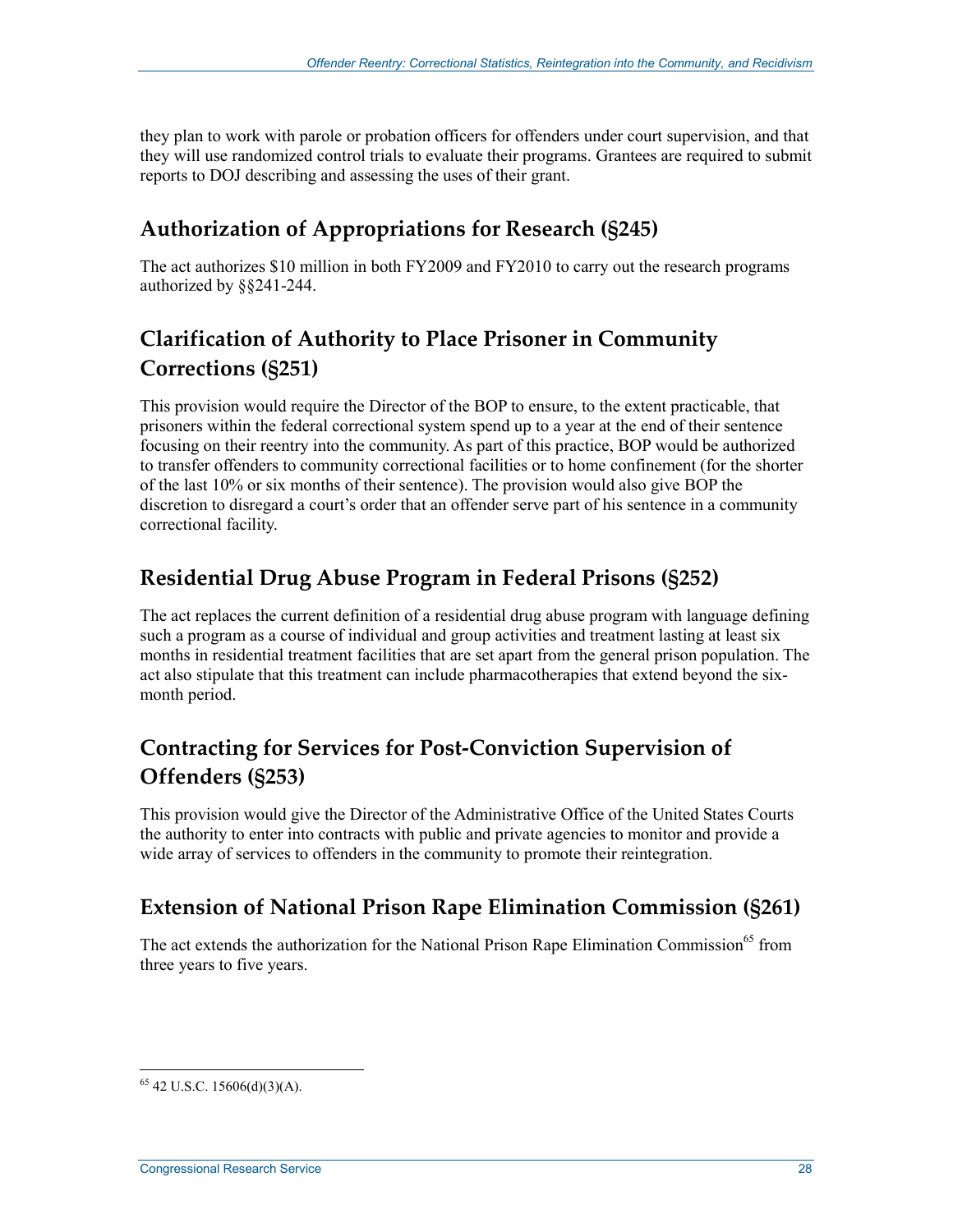## **Appendix B. Appropriations for DOJ Reentry Grant Programs**

#### **Table B-1. Authorized and Appropriated Funding for the DOJ Reentry Program, FY2001-FY2008**

| (in thousands of dollars)         |        |          |  |  |  |  |  |  |
|-----------------------------------|--------|----------|--|--|--|--|--|--|
| Authorized<br><b>Appropriated</b> |        |          |  |  |  |  |  |  |
| FY2001                            | N.A.   | \$29.934 |  |  |  |  |  |  |
| FY2002                            | N.A.   | 14.934   |  |  |  |  |  |  |
| FY2003                            | 15.000 | 14.837   |  |  |  |  |  |  |
| FY2004                            | 15.500 | 4.947    |  |  |  |  |  |  |
| FY2005                            | 16.000 | 9.866    |  |  |  |  |  |  |
| FY2006                            | N.A.   | 4.936    |  |  |  |  |  |  |
| FY2007                            | N.A.   | 14.879   |  |  |  |  |  |  |
| FY2008                            | N.A.   | 11,750   |  |  |  |  |  |  |

**Source:** Data provided by the U.S. Department of Justice, Community Oriented Policing Services Office

**Notes:** "N.A." means "not authorized." Starting with FY2009, Congress started appropriating funding for DOJ's reentry program pursuant to the Second Chance Act (see **Table B-2**).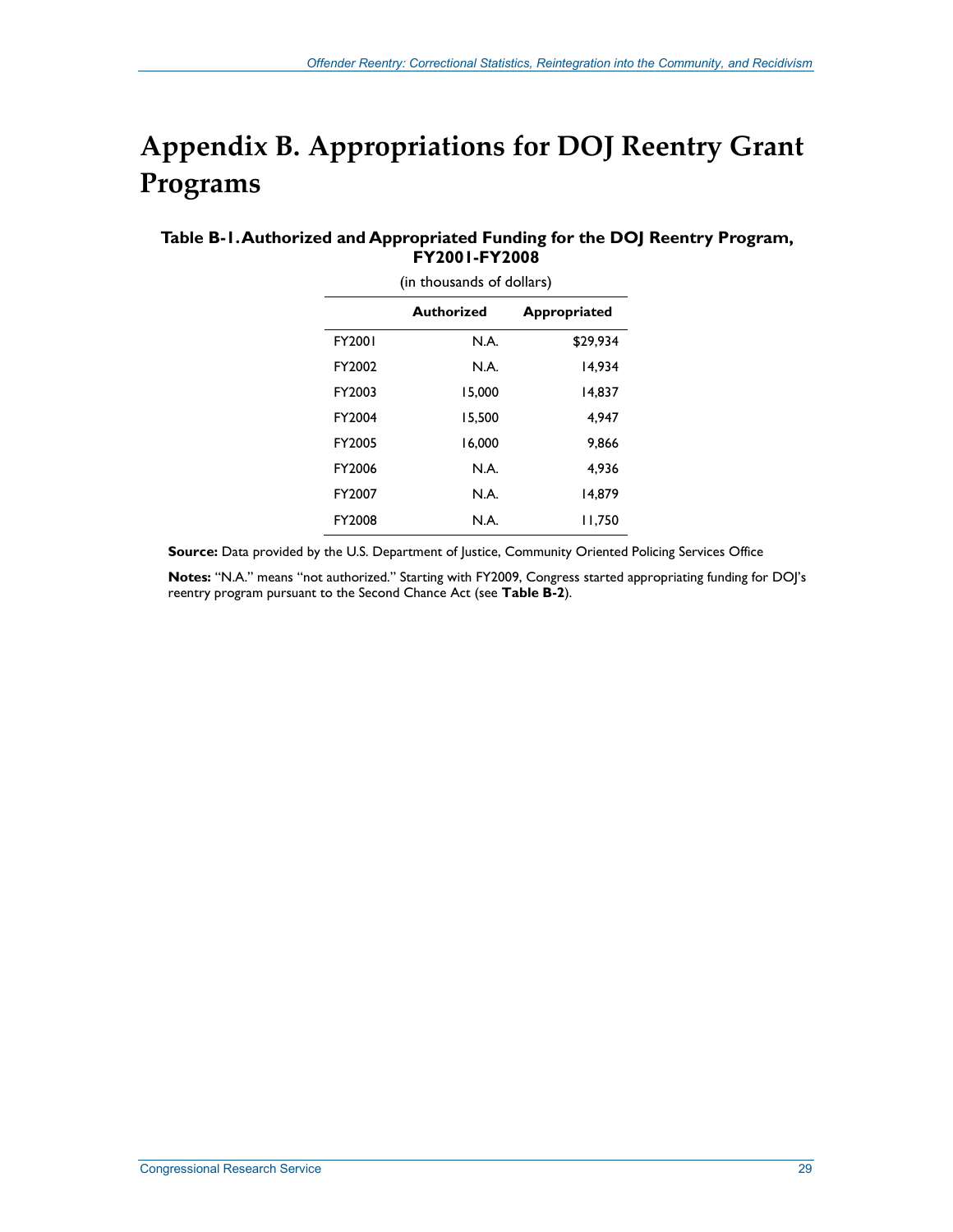#### **Table B-2. Authorized and Appropriated Funding for the Second Chance Act Grant Programs Administered by the Department of Justice, FY2009-FY2013**

| Appropriations and authorizations in thousands of dollars                                                            |                   |              |                   |                     |                   |              |                   |              |                   |                     |
|----------------------------------------------------------------------------------------------------------------------|-------------------|--------------|-------------------|---------------------|-------------------|--------------|-------------------|--------------|-------------------|---------------------|
|                                                                                                                      | <b>FY2009</b>     |              | FY2010            |                     | FY2011            |              | FY2012            |              | FY2013            |                     |
|                                                                                                                      | <b>Authorized</b> | Appropriated | <b>Authorized</b> | <b>Appropriated</b> | <b>Authorized</b> | Appropriated | <b>Authorized</b> | Appropriated | <b>Authorized</b> | <b>Appropriated</b> |
| Adult and Juvenile<br><b>Offender Reentry</b><br>Demonstration<br>Program                                            | \$55,000          | \$15,000     | \$55,000          | \$37,000            | N.A.              | \$30.649     | N.A.              | Unknown      | N.A.              | Unknown             |
| State and Local<br><b>Reentry Courts</b>                                                                             | 10,000            |              | 10,000            | 10,000              | N.A.              | 8,283        | N.A.              | Unknown      | N.A.              | Unknown             |
| Drug Treatment<br>Alternative to<br>Prison Programs                                                                  | 10,000            |              | 10,000            |                     | N.A.              | —            | N.A.              | Unknown      | N.A.              | Unknown             |
| <b>Family Substance</b><br>Abuse Treatment<br>Alternative to<br>Incarceration<br>Grants                              | 10,000            |              | 10,000            | 7,500               | N.A.              | 6,213        | N.A.              | Unknown      | N.A.              | Unknown             |
| <b>Grants to Evaluate</b><br>and Improve<br><b>Education Methods</b><br>at Prison, Jails, and<br>Juvenile Facilities | 5,000             |              | 5,000             | 2,500               | N.A.              | 2,071        | N.A.              | Unknown      | N.A.              | Unknown             |
| <b>Technology Careers</b><br>Training<br>Demonstration<br>Grants                                                     | 10,000            |              | 10,000            | 5,000               | N.A.              | 4,142        | N.A.              | Unknown      | N.A.              | Unknown             |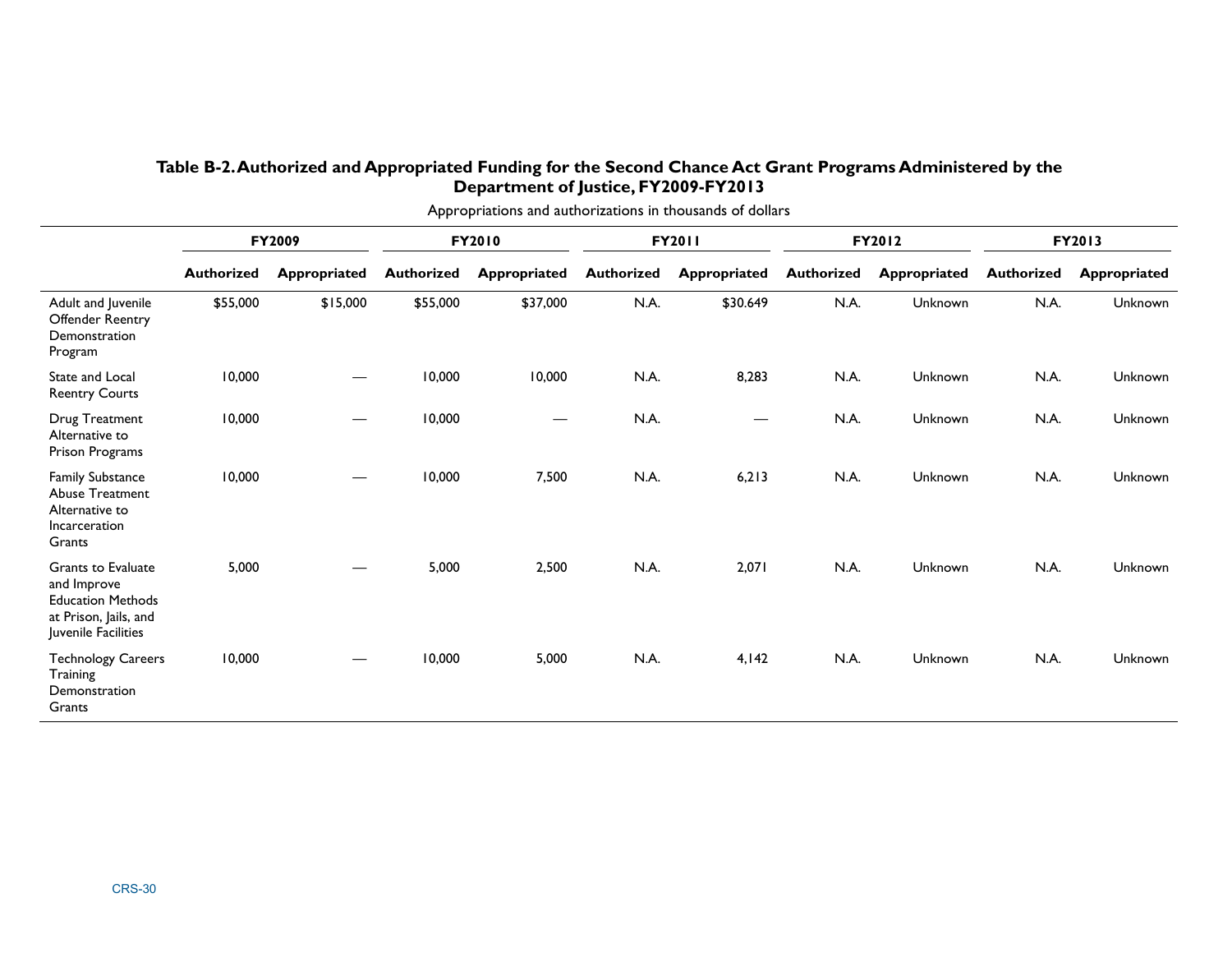|                                                                                                | <b>FY2009</b>     |                                  | <b>FY2010</b>     |                     | <b>FY2011</b>     |              | <b>FY2012</b>     |                | FY2013     |                |
|------------------------------------------------------------------------------------------------|-------------------|----------------------------------|-------------------|---------------------|-------------------|--------------|-------------------|----------------|------------|----------------|
|                                                                                                | <b>Authorized</b> | Appropriated                     | <b>Authorized</b> | <b>Appropriated</b> | <b>Authorized</b> | Appropriated | <b>Authorized</b> | Appropriated   | Authorized | Appropriated   |
| <b>Offender Reentry</b><br>Substance Abuse<br>and Criminal Justice<br>Collaboration<br>Program | 15,000            |                                  | 15,000            | 13,000              | N.A.              | 10,768       | N.A.              | Unknown        | N.A.       | <b>Unknown</b> |
| <b>Mentoring Grants</b><br>to Nonprofit<br>Organizations                                       | 15,000            | 10,000                           | 15,000            | 15,000              | N.A.              | 12,425       | N.A.              | Unknown        | N.A.       | <b>Unknown</b> |
| <b>Grants for Offender</b><br>Reentry Research                                                 | 10,000            |                                  | 10,000            | 10,000              | N.A.              | 8,283        | N.A.              | <b>Unknown</b> | N.A.       | <b>Unknown</b> |
| <b>Smart Probation</b>                                                                         | N.A.              | $\overbrace{\phantom{12322111}}$ | N.A.              | $\hspace{0.05cm}$   | N.A.              |              | N.A.              | 4,000          | N.A.       | 4,649          |
| Total                                                                                          | 160,000           | 25,000                           | 160,000           | 115,000             | N.A.              | 97,774       | N.A.              | 63,000a        | N.A.       | 63,930         |

Source: FY2009 appropriations were taken from P.L. 111-8; FY2010 appropriations were taken from P.L. 111-117; FY2011 appropriations were based on a CRS analysis of the text of P.L. 112-10; FY2012 appropriations were taken from P.L. 112-55; and FY2013 appropriations were provided by the Department of Justice.

**Notes:** "N.A." means "not authorized."

- a. For FY2012, \$63 million was provided for DOJ-administered grant programs authorized under the Second Chance Act. Under the Consolidated and Further Continuing Appropriations Act, 2012 (P.L. 112-55), of which \$4 million was set aside for a smart probation program. Congress allowed the Administration to decide how the remaining \$59 million would be allocated between the programs authorized under the act.
- b. For FY2013, \$63.9 million was provided for DOJ-administered grant programs authorized under the Second Chance Act. Under the Consolidated and Further Continuing Appropriations Act, 2013 (P.L. 113-6), of which \$4.6 million was set aside for a smart probation program. Congress allowed the Administration to decide how the remaining \$63.8 million would be allocated between the programs authorized under the act. The FY2013 enacted amount includes a 1.877% rescission per Section 3001 of P.L. 113-6 and a 0.2% rescission ordered by the Office of Management and Budget per Section 3004 of P.L. 113-6. The FY2013 enacted amount also includes the amount sequestered per the Budget Control Act of 2011(P.L. 112-25).